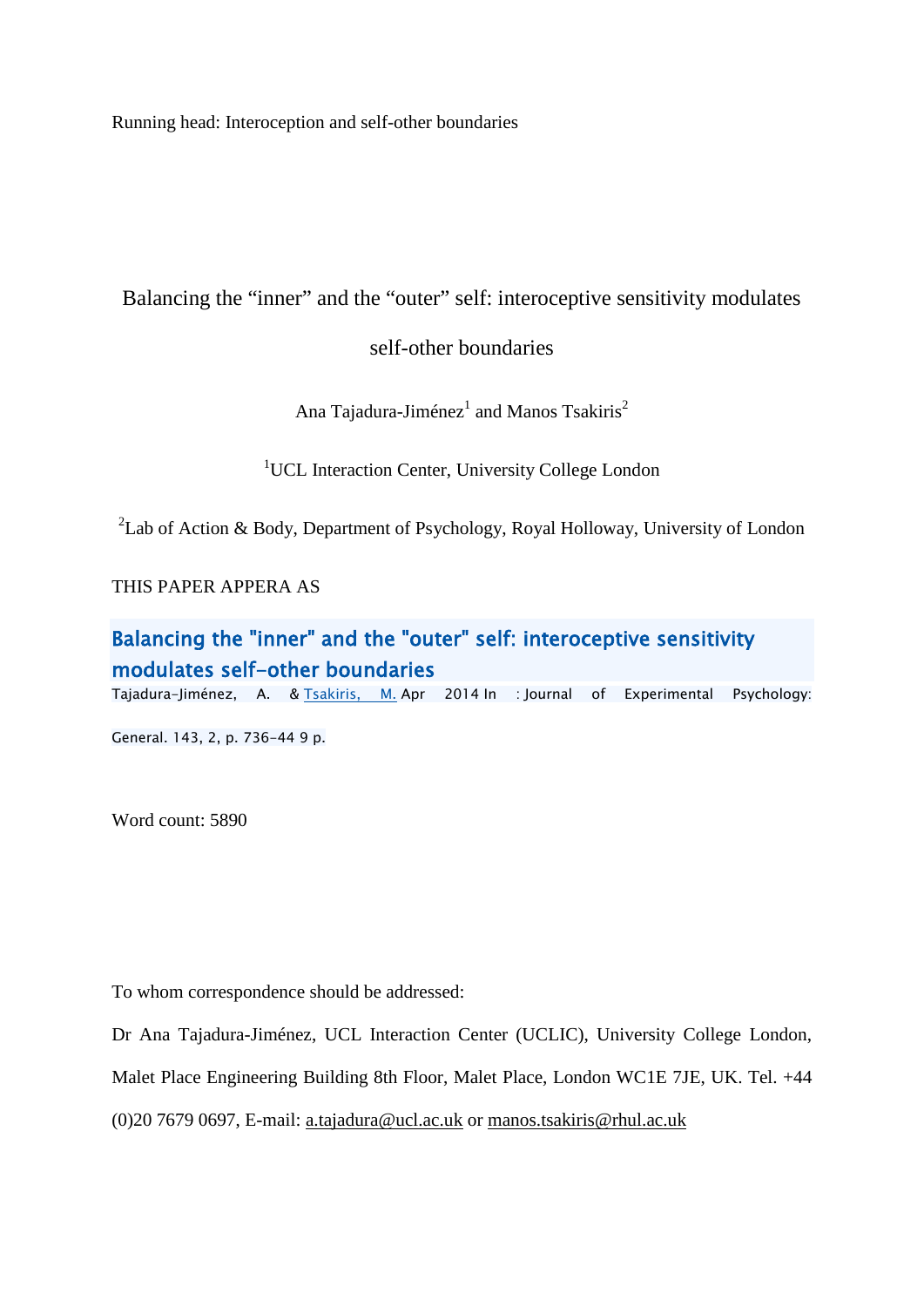## **Abstract**

Distinguishing self from other is necessary for self-awareness and social interactions. This distinction is thought to depend on multisensory integration dominated by visual feedback. However, self-awareness also relies on the processing of interoceptive signals. We contrasted the exteroceptive and interoceptive models of the self to investigate the hitherto unexplored interaction between the perception of the self from the outside and from within. Multisensory stimulation between self and other was used to induce controlled changes in the representation of one's identity. Interoceptive sensitivity predicted the malleability of self-representations in response to multisensory integration across behavioral, physiological and introspective responses, suggesting that interoception plays a key modulating role in the self-recognition system. In particular, only participants with low interoceptive sensitivity experienced changes in self-other boundaries in response to multisensory stimulation. These results support the view that interoceptive predictive coding models are used to monitor and assign the sources of sensory input either to the self or to others, as well as support the hypothesis of the insular cortex as a convergence zone in the processing and global representation of the material self given its involvement in both interoceptive feelings, multisensory integration and self-processing.

**Keywords:** interoception; multisensory; face; self-awareness; self-recognition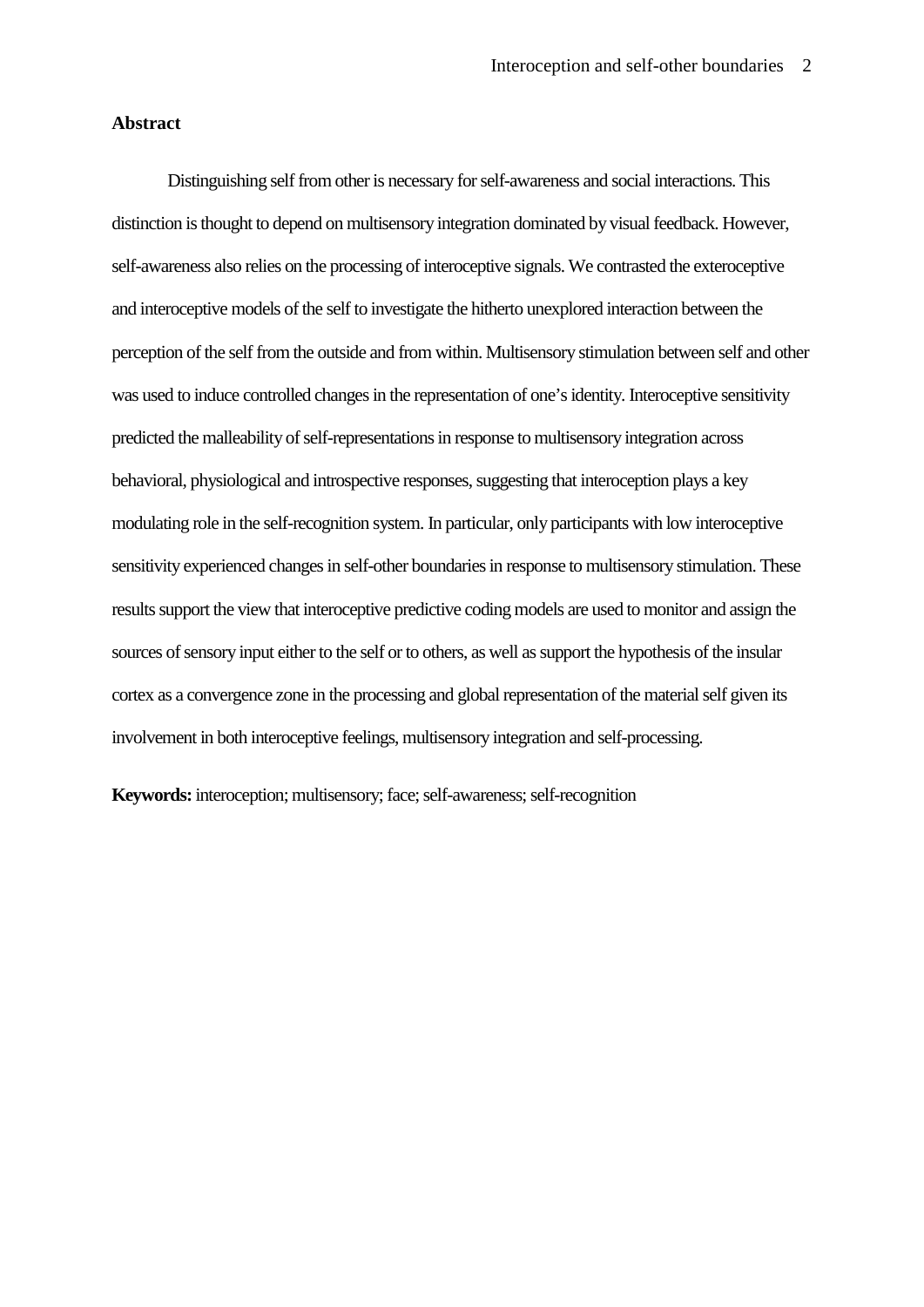## **1. Introduction**

Recent models of the self show how the brain's processing of multisensory information underpins self-awareness (Lenggenhager, Tadi, Metzinger, & Blanke, 2007). For example, synchronous visuo-tactile stimulation between the participant's body and a foreign body results in an illusory sense of ownership of the foreign body (Petkova, Björnsdotter, Gentile, Jonsson, Li, & Ehrsson, 2011). Similar stimulation to the participant's face and a foreign face results in changes in the mental representation of one's face-identity (Tajadura-Jiménez, Grehl, & Tsakiris, 2012a; Tsakiris, 2008). These consistent results demonstrate the dominant influence that exteroception (i.e., the perception of the body from the *outside*) exerts on two key elements of self-awareness, that is, the feeling that this body is mine (i.e., body-ownership) and the ability to recognize one's self as distinct from other people. An alternative influential model of the self emphasizes the role of interoception (i.e., the perception of the body from *within*) as a vital type of information-processing necessary for self-awareness (Craig, 2009; Damasio, 2010). For example, the remapping of interoceptive signals in the cortex has been proposed to underpin not only a primary form of self-awareness but also to participate in higher forms of self-awareness such as the distinction between self-other required for efficient social interactions. Interestingly, the insular cortex, one brain area among an extended self-related brain network, is activated during interoceptive tasks, multisensory induced changes in body-ownership and self-face recognition (Craig, 2009), suggesting that in this brain area exteroceptive and interoceptive signals converge to globally represent the material self. While the dual perception of the self from the *outside* and from *within* is a fundamental aspect of human experience and a key idea in the history of psychology (James, 1890), few studies have looked at the interaction between these two modes of self-perception. Recent research has found that exteroceptively-induced body-ownership depends on (Kammers, Rose, & Haggard, 2011) and affects autonomic processes (Barnsley, McAuley, Mohan, Dey, Thomas, & Moseley, 2011), and, further, that sensitivity to autonomic states modulates the effects of exteroceptive stimulation on illusory ownership of body-parts (Tsakiris, Tajadura-Jiménez, & Costantini, 2011). These results evidence the modulatory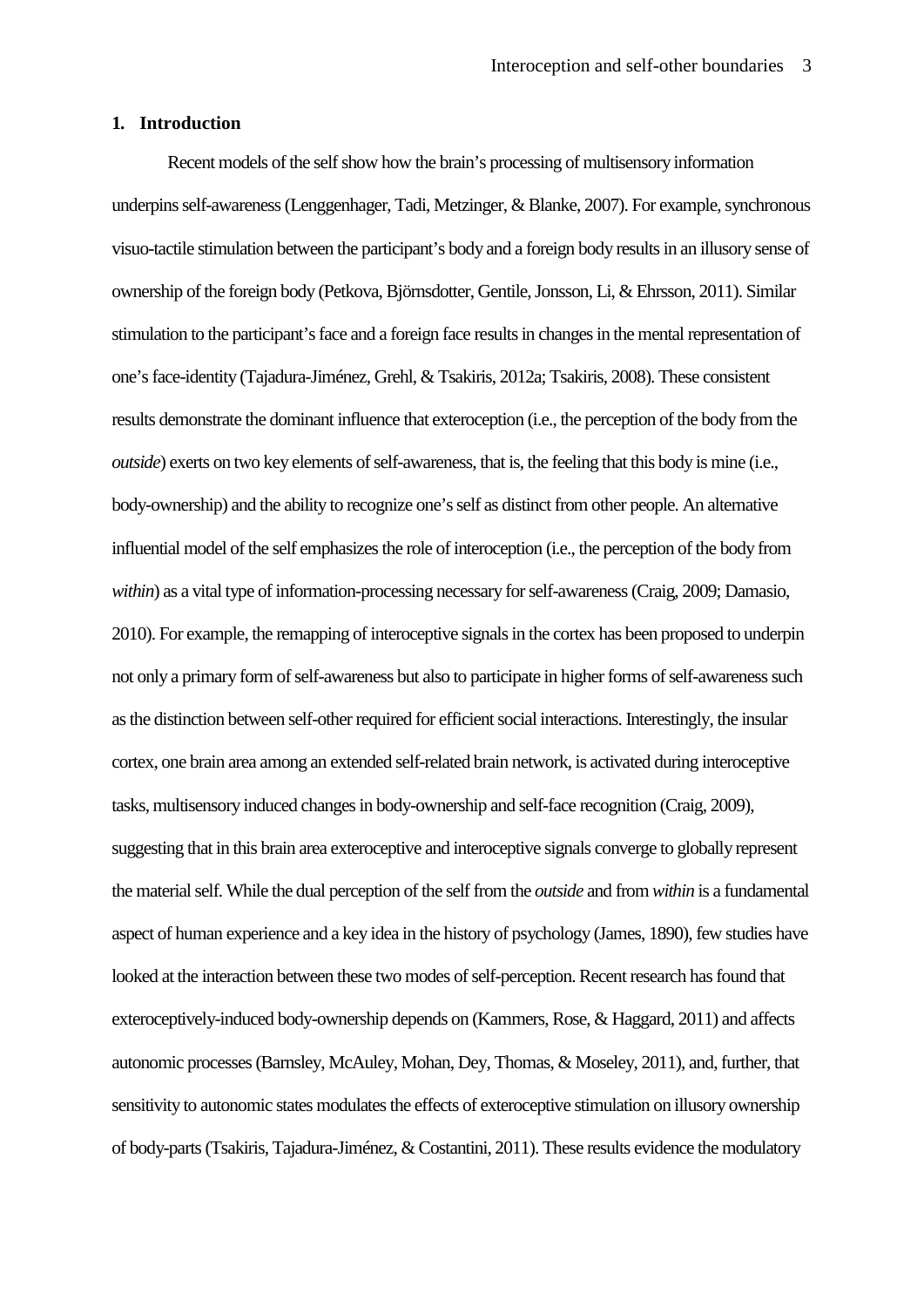effect of interoceptive sensitivity, that is, the body as perceived from *within*, on the malleability of the representation of body-parts as perceived from the *outside*. However, these studies have focused on the sense of body-ownership that taps on processes that allow the distinction between external objects that may or may not be experienced as part of my body. Notwithstanding the importance of ownership of body-parts for self-awareness, such bodily illusions have been criticized for not capturing the more global awareness of one's whole body (Blanke & Metzinger, 2008), and the social dimension of embodiment as a means of distinguishing between individuals (Sforza, Bufalari, Haggard, & Aglioti, 2010) and not simply body-parts.

Thus, while the aforementioned studies demonstrate the role of interoception for bodyownership, which is a fundamental aspect of self-awareness, the extent to which interoceptive awareness might also influence the distinction between self and other remains unknown. To address this question we focused on another fundamental aspect of self-awareness, namely, the mental representation of one's own face. Our face is the most distinctive feature of our physical appearance, and one of the key ways by which we become known as individuals, both to ourselves and to others. Given that the ability to recognize one's own face is considered a hallmark of self-awareness in both phylogeny and ontogeny (Povinelli  $\&$  Simon, 1988), the investigation of how the interaction between interoceptive and exteroceptive signals underpins self-recognition and the distinction between self and other can provide novel insights on the nature of self-awareness. To that end, we sought to contrast the exteroceptive and interoceptive models of the self and investigate the hitherto unexplored interaction between the perception of the self from the *outside* and from *within*.

Multisensory stimulation between self and other was used to induce controlled changes in the representation of one's identity. We took advantage of a multisensory illusion that affects self-face recognition (the *enfacement* illusion; Sforza et al., 2010; Tajadura-Jiménez et al., 2012a; Tsakiris, 2008) to quantify the contribution of exteroceptive information on distinguishing between self and others. Participants were stroked on the left side of their face while seeing the face of an unfamiliar other person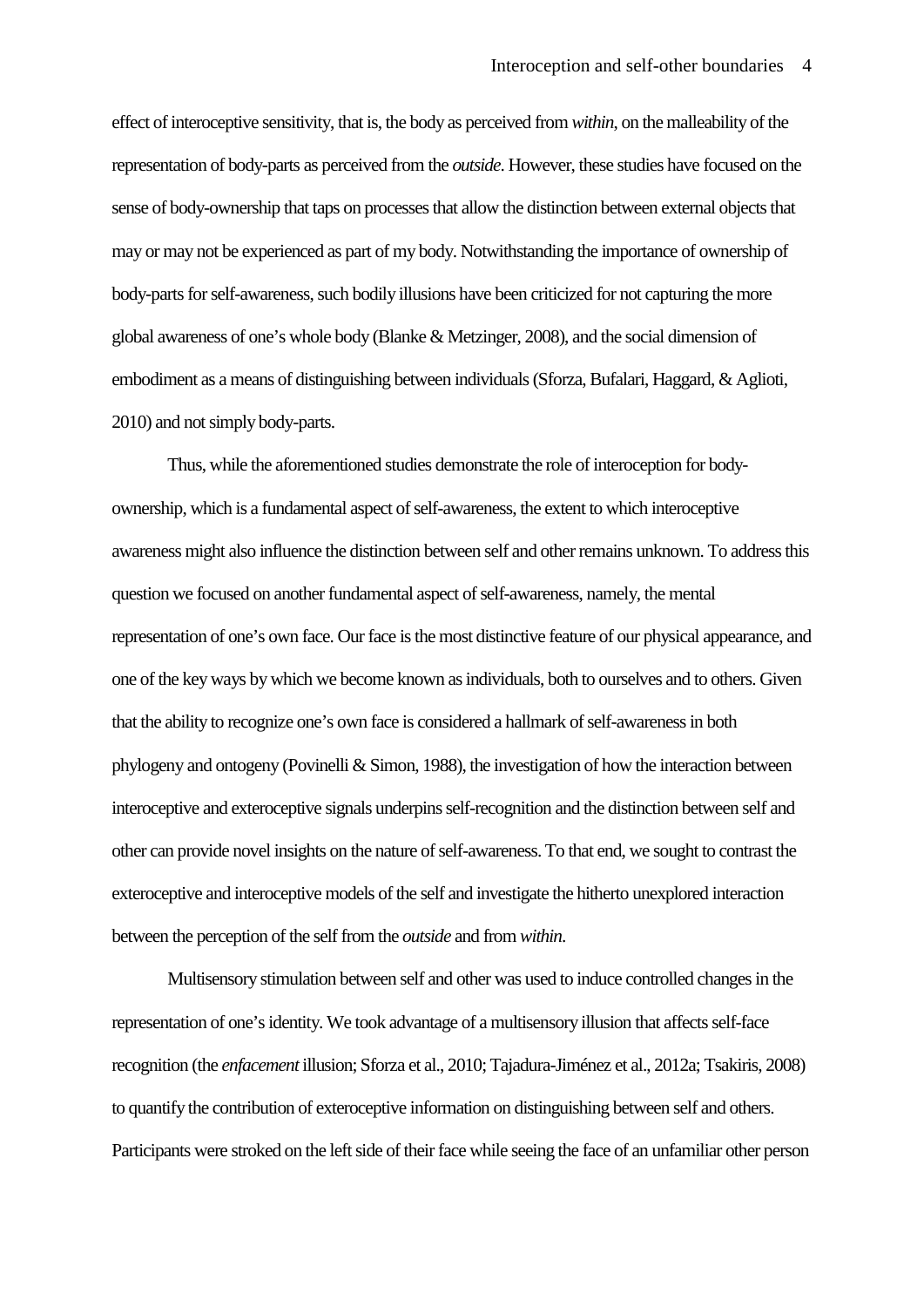being stroked in synchrony. Importantly, the strokes on the other's face were delivered either in a specularly congruent location, as if the participant was looking at a mirror, or at the specularly incongruent side of the face (see Fig. 1a). This manipulation of interpersonal multisensory stimulation (IMS) ensured synchrony of visuo-tactile stimulation across conditions, while the stimulation location was used to control for the induction of the enfacement illusion.

Interoceptive sensitivity (IS) was quantified by people's accuracy in mentally tracking and counting their heartbeats. In addition, empathetic traits were quantified, because they have been shown to correlate positively with the enfacement illusion (Sforza et al., 2010). Across two experiments, we explored whether interoceptive sensitivity and empathetic traits are significant predictors of the changes in self-processing during the enfacement illusion, quantified by introspective and behavioral measures of self-other boundaries in Experiment 1, and by measuring autonomic arousal in response to threat to the other person after IMS in Experiment 2.

We predicted that levels of interoceptive sensitivity would modulate the behavioral and physiological effects on self-other distinction following the enfacement illusion. In particular, based on recent hypotheses about the role of interoception on processing exteroceptive signals (Tsakiris et al., 2011), and its role for the sense of presence and self-awareness (Seth, Suzuki, & Critchley, 2011), we hypothesized that lower interoceptive sensitivity would result in larger behavioral and physiological effects on self-other merging.

## **2. Method**

#### *2.1. Participants*

The same 28 female paid-volunteers (mean age  $= 25$  years,  $SD = 5.6$ ) participated in two experiments, after informed consent to participate was gained. This sample size was predetermined in a Power Sample Analysis (SPSS Power Sample 3) in which we used the difference between high and low IS groups on the subjective ratings of the enfacement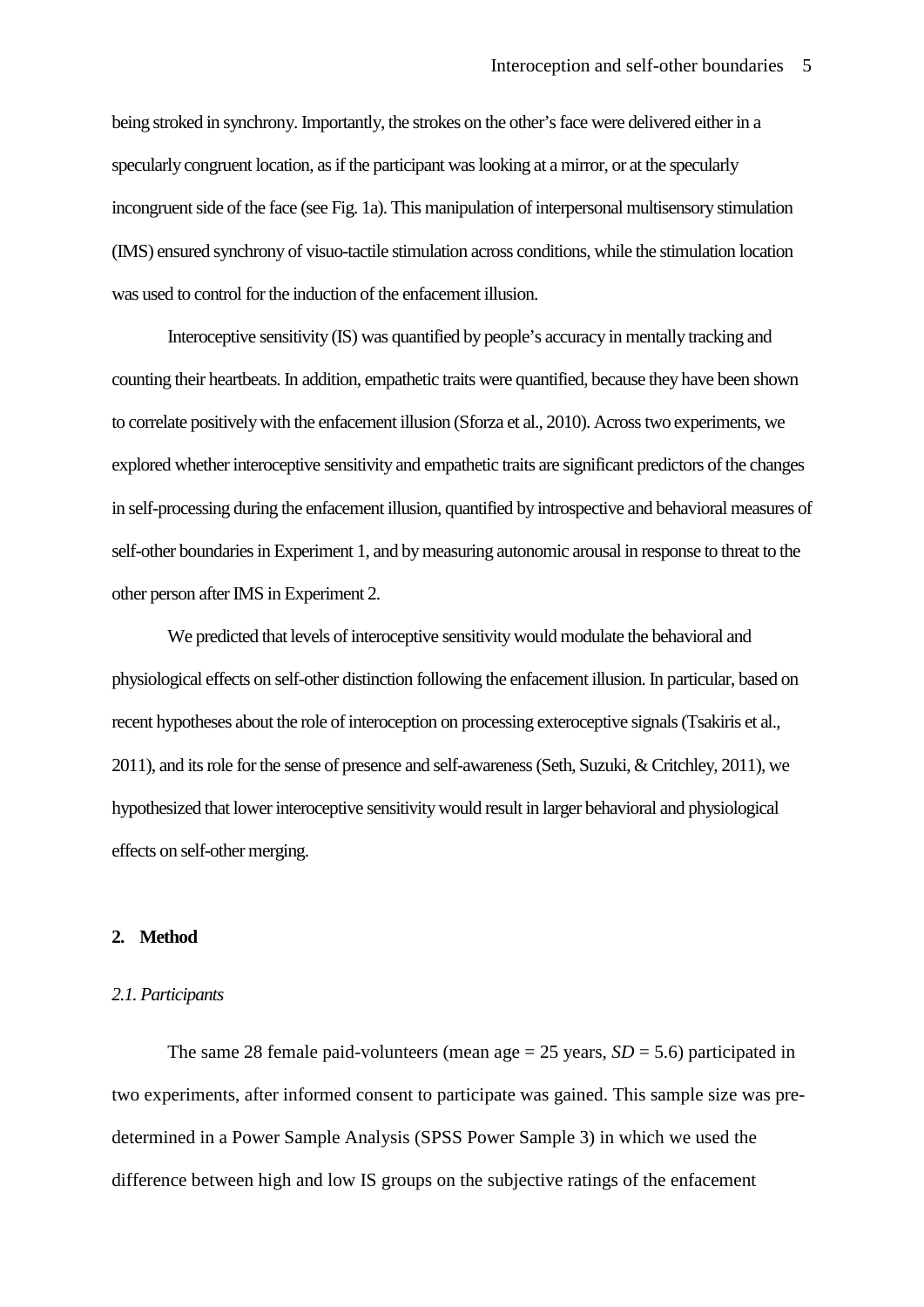illusion reported in Tajadura-Jiménez, Longo, Coleman, & Tsakiris (2012b) as the basis of the expected behavioral effect size in the present study. Participants were students or staff members of Royal Holloway, University of London. The study was approved the Departmental Ethics Committees.

## *2.2.Materials*

A photograph of the participant's face with a neutral facial expression was mirrored and converted to gray scale (Keenan, McCutcheon, Freund, Gallup, Sanders, & Pascual-Leone, 1999). Non-facial attributes were removed with a black template. Subsequently, a computerized morphing procedure was implemented (Abrasoft Fantamorph) to produce a 100 sec-"face-morphing" movie in which the face of a female individual, unfamiliar to the participant (~20 years old), morphed into the participant's face in 1% morphing transitions. Two "face-morphing" movies were produced, each showing a different unfamiliar face transforming into the participant's face.

Four 120 sec "induction" movies, displaying each model being touched on the right or the left cheek with a cotton-bud approximately at .33 Hz, each stroke covering a distance of approximately 2 cm from the zygomatic bone downwards, were produced and presented with a 20'' LCD-screen, 50 cm away from participants. In Experiment 2, participants' electrodermal activity (EDA) was monitored with bipolar finger electrodes. After Experiment 2 was completed, participants' IS was quantified by monitoring their heart signal with a piezo-electric finger pulse transducer. Physiological signals were amplified and sampled (1 kHz for heart signal, 250 Hz for EDA signal; PowerLab 26T, AD Instruments, UK).

#### *2.3.Procedure*

*2.3.1.Experiment 1: Behavioral and introspective measures of self-other boundaries.*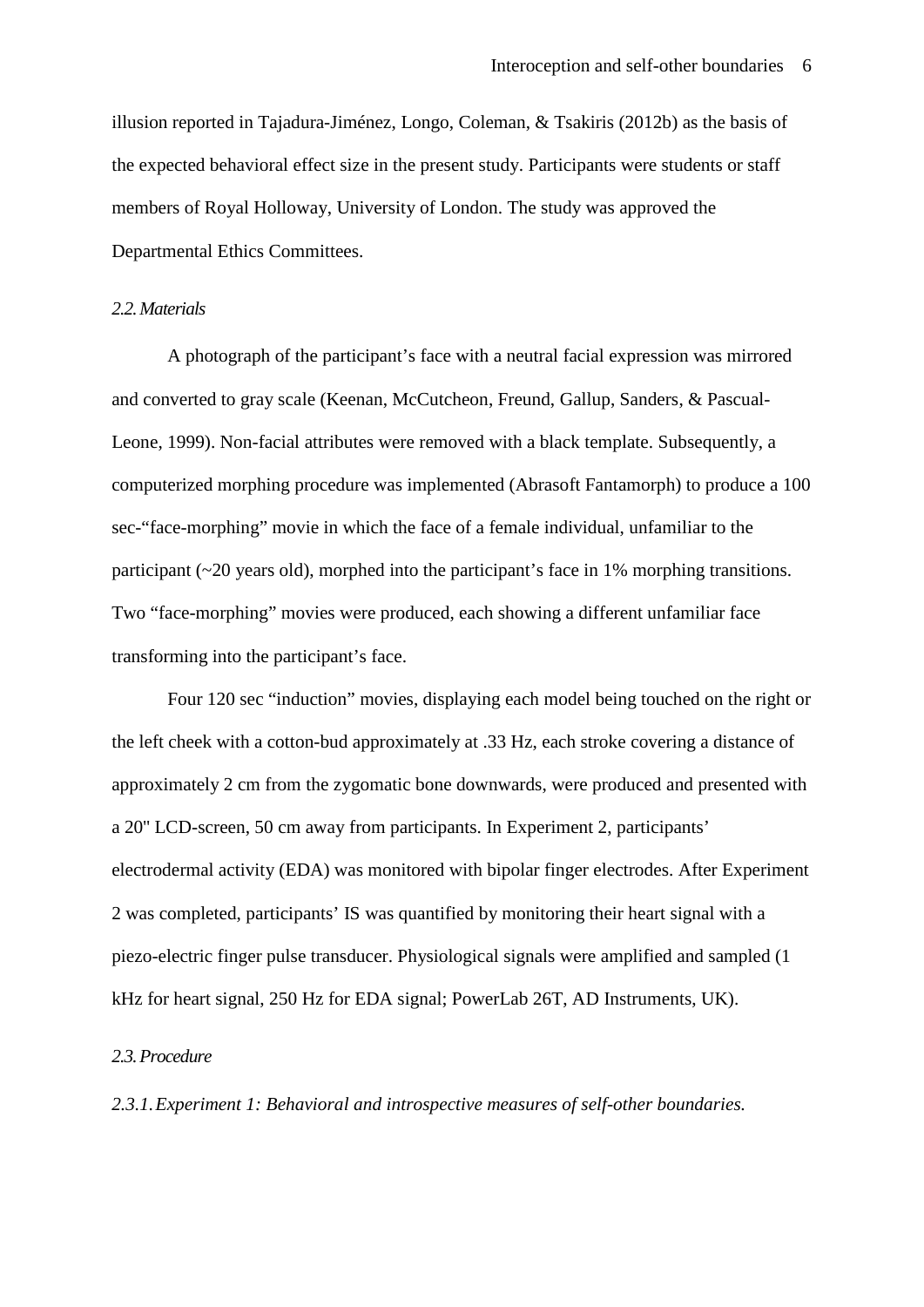Each experimental block contained three phases: pre-stimulation test (pre-test), interpersonal multisensory stimulation (IMS) phase and post-stimulation test (post-test). In the pre-test, a self-recognition baseline measure was taken. Participants were presented with a "face-morphing" movie depicting the model's face being morphed into the participant's own face, and were required to stop the movie with a key-press when they felt that the face looked more like self than like other (Keenan et al., 1999; Tajadura-Jiménez et al., 2012a). The movie was only presented once, and participants were not allowed to adjust their decision. Next, participants were exposed to the IMS phase. For 120 sec, participants were stroked on the left side of their face while they were seeing the face of an unfamiliar other person being stroked in synchrony either in a specularly congruent location, as if the participant was looking at a mirror, or at the specularly incongruent side of the face, on different blocks (see Fig. 1a). The specularly incongruent condition served as a control condition in which no enfacement illusion was expected. We considered this to be a superior control than the specularly congruent asynchronous condition used in previous studies on the enfacement illusion (Sforza et al., 2010; Tajadura-Jiménez et al., 2012a; Tsakiris, 2008), since it controlled for the general effect of increased attention during the synchronous IMS. To that end, the synchrony of stimulation across both conditions ensured comparable levels of attention, while the side of stimulation (i.e., specularly congruent or incongruent) was used to induce the enfacement illusion or not. In the post-test, a second self-face recognition measure quantified the effect of stimulation on face recognition. At the end of each block, the subjective experience of participants during IMS was assessed with five statements, for which participants rated their level of agreement using a visual analog scale ranging from "strongly agree" to "strongly disagree" (see Tab. 1). The statements were adopted from Tajadura-Jiménez et al. (2012a) and were presented in a random order. Participants completed two experimental blocks, one "congruent" and one "incongruent". The block order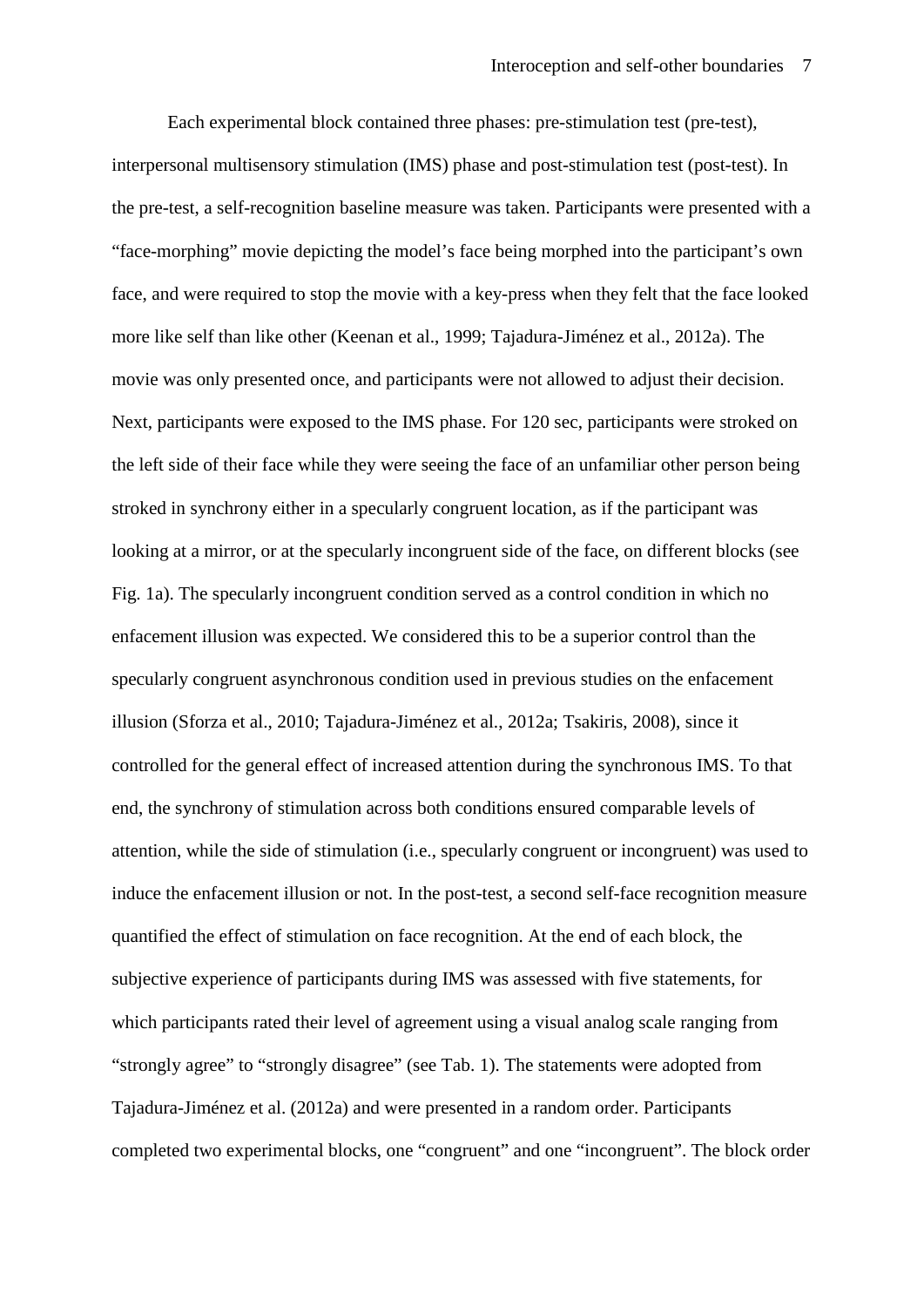and the models viewed in each block were counterbalanced across participants. A different model was used in each block in order to avoid any familiarity effect with the shown face.

For all statistical tests alpha level was set at .05, 2-tailed.

#### *2.3.2. Experiment 2: Autonomic arousal in response to threat.*

A recurring worry with experiments based on illusions of body-ownership has to do with demand characteristics when using explicit measures of self-recognition (for a discussion see Tajadura-Jiménez et al., 2012a). In order to overcome this potential confound, the self-other boundaries were assessed physiologically by measuring EDA in response to threatening or non-threatening stimuli that touched the other's face following IMS. When people experience ownership over a foreign body, as a result of multisensory stimulation, they also exhibit increased arousal responses to threatening stimuli approaching this newly owned body (Armel & Ramachandran, 2003), and arousing stimuli are usually followed by an increase in EDA (Boucsein, 1992).

IMS was delivered to participants as in Experiment 1. Importantly, at the end of the IMS, participants observed an object appearing from the side of the screen and making contact with the model's cheek. In the test condition ('threat'), participants were exposed to synchronous and congruent IMS, and at the end of the IMS a threatening object (i.e., a blade) appeared from the left side of the screen and made contact with the model's right cheek approximately 1 sec after, with the touch lasting about 1 sec and covering a distance of approximately 2 cm from the zygomatic bone downwards. In order to make this movie more realistic, the blade painted a path of fake blood onto the participant's cheek (see Supplementary material). We included three control conditions. A first control condition, 'incongruent', in which synchronous IMS was delivered to the two faces in specularly incongruent locations, controlled for a general effect of increased attention due to the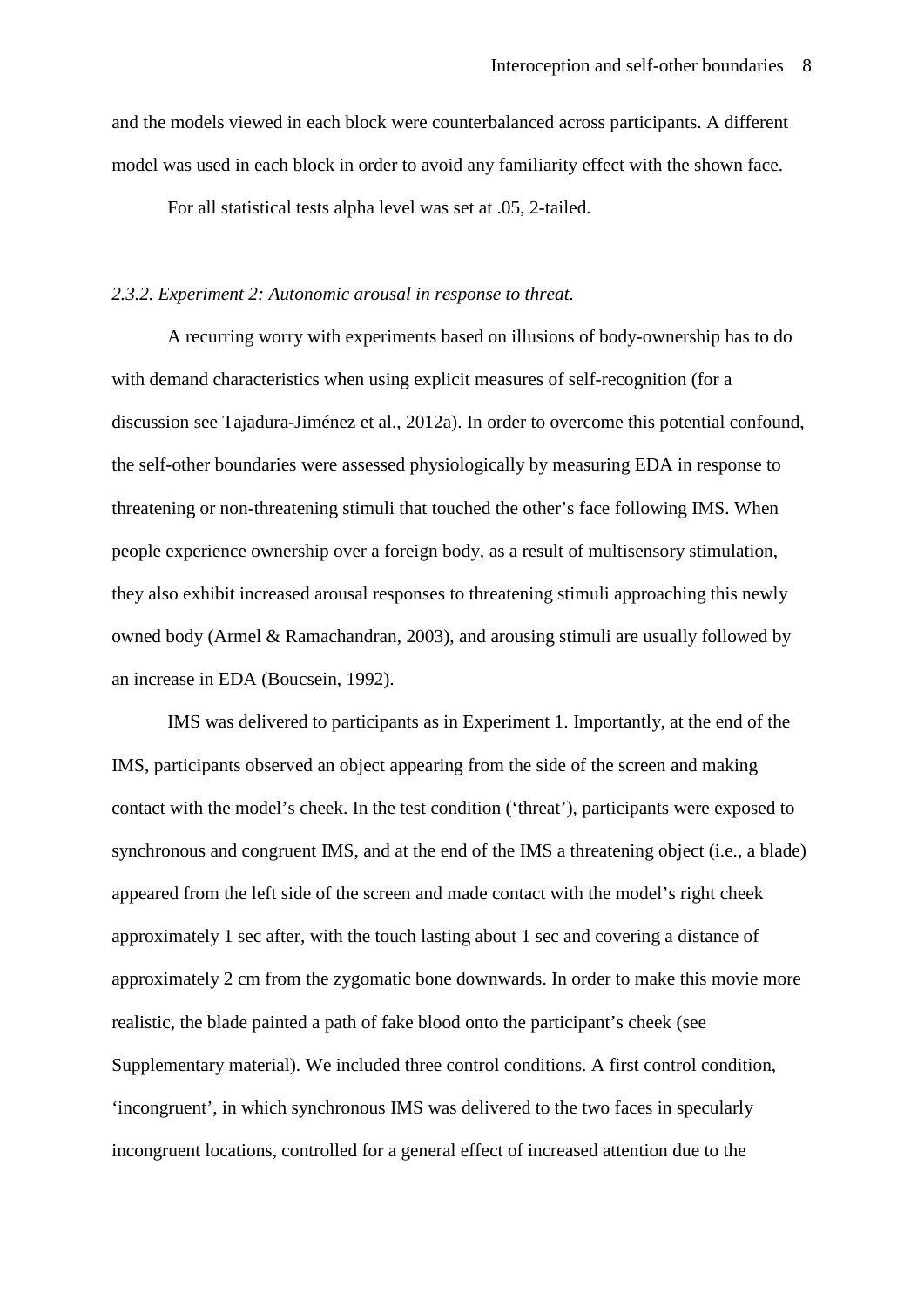synchronous IMS. As before, the 'blade' appeared at the end of the stimulation, but this time in the specularly incongruent side of the face. A second control condition, 'asynchronous', was similar to the 'threat' condition except that during IMS the cotton-bud touches to the participant were presented in asynchrony of 1.5 sec with the touches displayed in the movie. Finally, an additional control condition, 'non-threat', similar to the 'threat' condition except that the object displayed was a 'cotton ball' instead of a 'blade' and white paste substituted the fake blood, controlled for a general effect of seeing an object approaching the face.

Each condition was presented in a random order and twice, for 90 sec and 105 sec, to ensure that participants could not anticipate the appearance of the object. Participants viewed one model in the synchronous congruent IMS conditions (i.e., 'threat' and 'non-threat' conditions), and another model in the 'incongruent' and 'asynchronous' conditions, in order to avoid any familiarity effect with the shown face. The block order and the models viewed in each pair of conditions were counterbalanced across participants.

## *2.3.3. Interoceptive Sensitivity and Interpersonal Reactivity Index.*

After Experiment 2 was completed, participants' interoceptive sensitivity (IS) and Interpersonal Reactivity Index (IRI) were measured. IS was measured by using the Mental Tracking Method (Schandry, 1981). While monitoring participants' heartbeat, and in four trials of different length (25, 35, 45 and 100 sec), participants were asked to concentrate and silently count their own heart beats. Participants were not allowed to take their own pulse, did not receive any feedback on their performance and were not informed of the length of the trial. An audiovisual cue marked the start and the stop of the trial.

Participants completed the IRI questionnaire (Davis, 1983), comprised by four different scales of trait reactivity to others: perspective-taking scale (PT), fantasy scale (FS), empathic concern scale (EC) and personal distress scale (PD). PT and EC have been shown to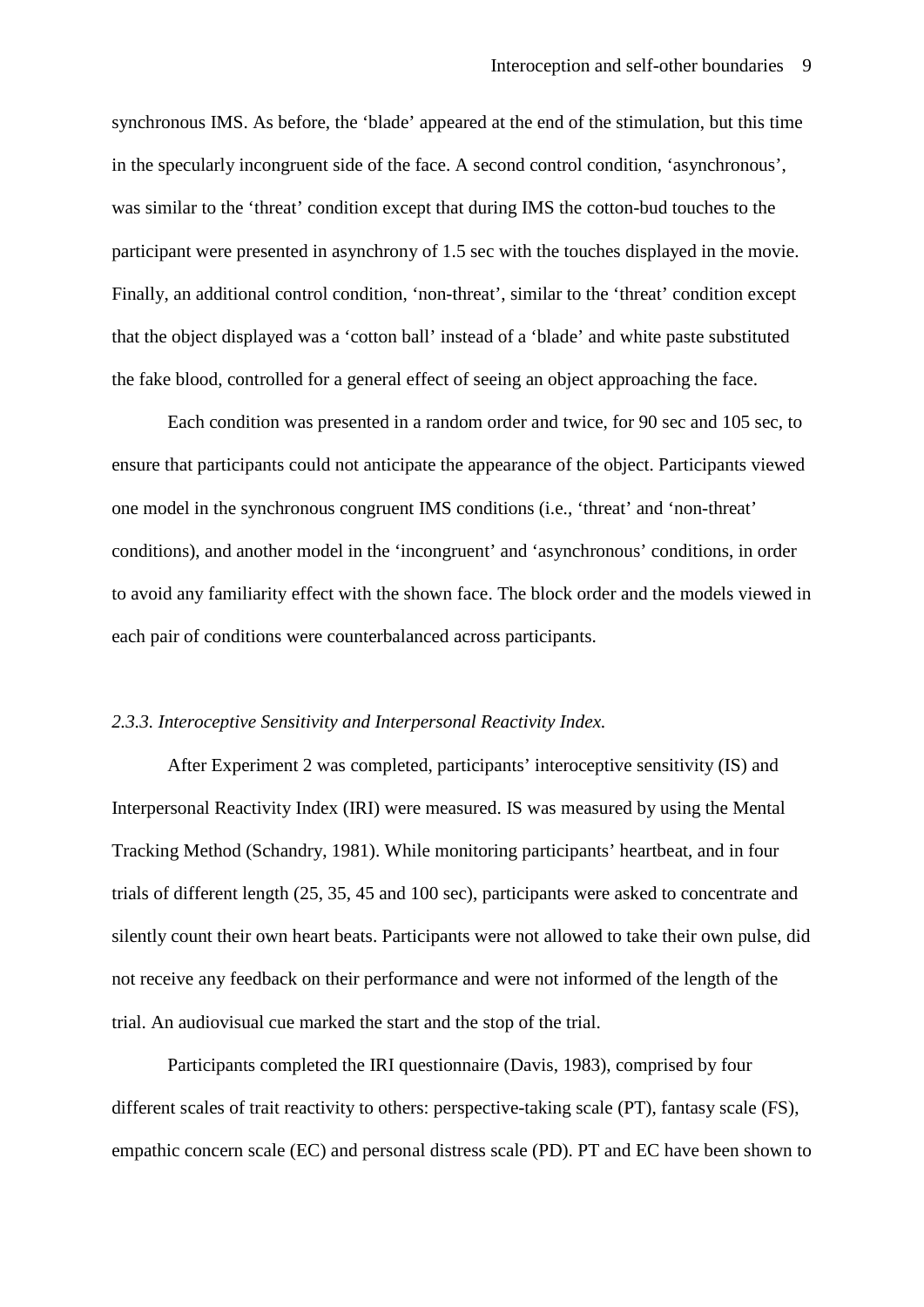correlate positively with the enfacement illusion (Sforza et al., 2010). We therefore included these sub-scales as covariates in our statistical analyses with the aim of controlling for any individual differences in IRI scores and ensuring that any effect of levels of IS on enfacement cannot be accounted for by differences in IRI scores.

#### **3. Results**

#### *3.1. Interoceptive Sensitivity and Interpersonal Reactivity Index*

IS was calculated from the four heartbeat detection trials, according to the following formula (Schandry, 1981):

IS score  $= \frac{1}{4} \sum (1 - (|recorded \text{ heartbeats} - counted \text{ heartbeats}| / recorded \text{ heartbeats}))$ 

Higher IS scores indicate higher accuracy of the participants in counting their heartbeats (i.e., higher IS). The participants' IS median score (Median = .67, *SD* = .17) was used to split them into two groups of high IS (HIGH group, mean IS score  $= .82$ ,  $SD = .08$ ; *N*  $= 14$ ) and low IS (LOW group, mean IS score  $= .53$ ,  $SD = .1$ ;  $N = 14$ ; see Tsakiris et al., 2011). This allowed us to investigate the effect of the High IS and Low IS groups on the behavioral, introspective and physiological results, in addition to the regression analyses that we report for which IS scores were entered as a continuous variable reflecting the individual differences of interest.

The mean PT for the HIGH group was  $18.4$  (*SD* = 5.1) and for the LOW group was 15.9 ( $SD = 5.3$ ); the mean FS for the HIGH group was 18.6 ( $SD = 3.8$ ) and for the LOW group was 15.6 ( $SD = 7.4$ ); the mean EC for the HIGH group was 19.8 ( $SD = 4.4$ ) and for the LOW group was 19.6 ( $SD = 4.9$ ); and the mean PD for the HIGH group was 11.4 ( $SD = 4.7$ ) and for the LOW group was  $14.7$  (*SD* = 4.2). No significant differences between the HIGH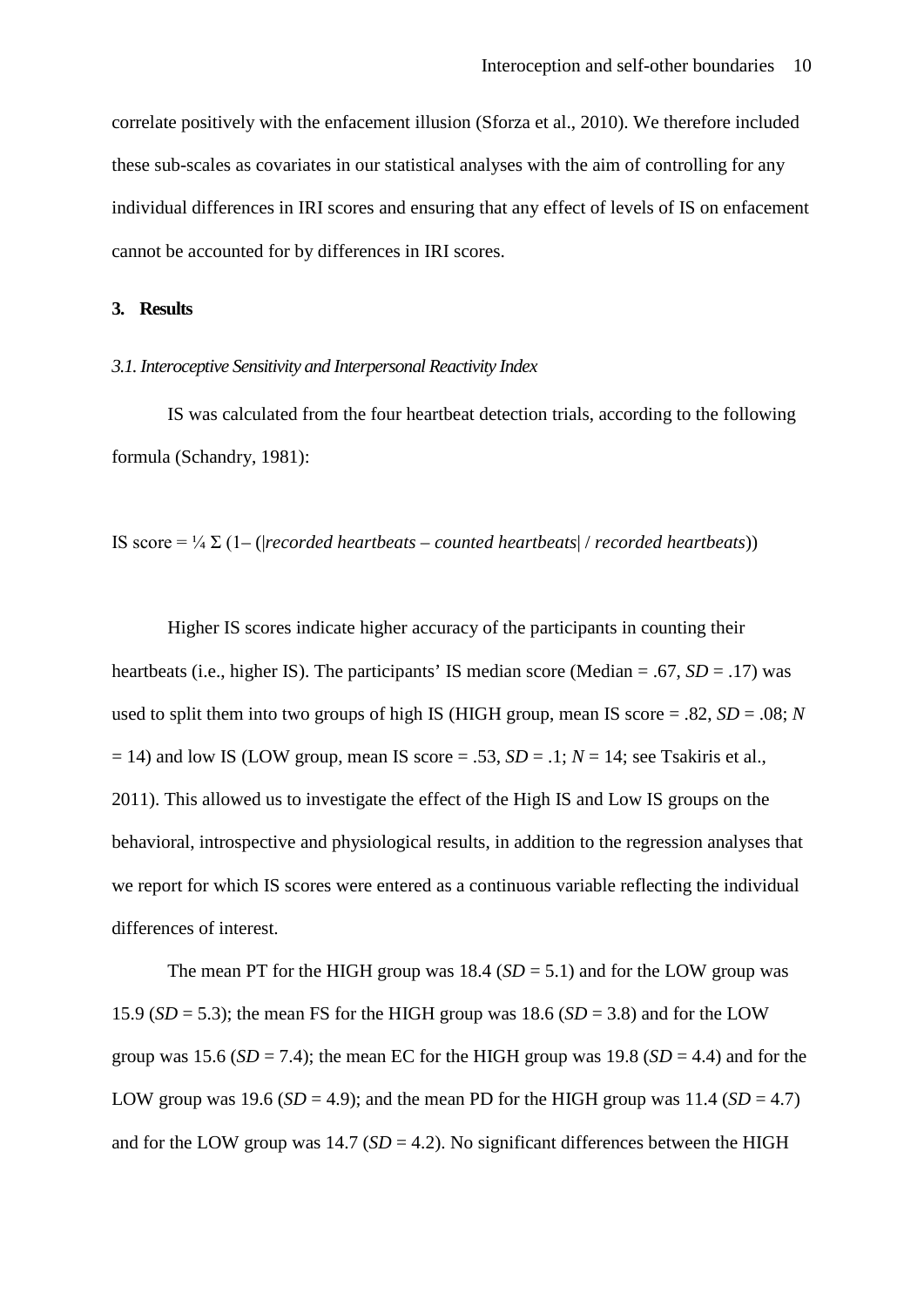and LOW groups were observed neither for any of the IRI scales (PT:  $t_{(26)} = 1.23$ ,  $p = .23$ , Cohen's d = .48; FS:  $t_{(26)} = 1.32$ ,  $p = .2$ , Cohen's d = .52; EC:  $t_{(26)} = .08$ ,  $p = .94$ , Cohen's d = .03; PD:  $t_{(26)} = 1.94$ ,  $p = .06$ , Cohen's d = .76) nor for the total IRI score (i.e., the mean of the 4 scales:  $t_{(26)} = .43$ ,  $p = .67$ , Cohen's d = .16). Moreover, correlation analyses between the IRI scores and the IS scores, which were entered as a continuous variable, showed that none of the IRI scores correlated with IS (PT:  $r = .24$ ,  $p = .2$ ; FS:  $r = .33$ ,  $p = .08$ ; EC:  $r = .04$ ,  $p = .8$ ; PD:  $r = -0.33$ ,  $p = 0.08$ ; see Supplementary Table 1). In addition, the PT and EC scores were included as covariates in the subsequently reported analyses of variance (ANOVAs).

## *3.2.Experiment 1: Behavioral and introspective measures of self-other boundaries.*

## *3.2.1. Behavioral measure*

The points at which participants stopped the "face-morphing" movies were used to calculate the percentage of frames judged as belonging more to the participants' own face than to the other person's face. These percentages were submitted in a mixed ANOVA with timing of the test (i.e., pre-test vs. post-test) and type of stimulation (i.e., congruent vs. incongruent) as within-subject factors, and IS group (i.e., HIGH vs. LOW) as betweensubjects factor, while the effect of the PT and EC scores was covaried-out. The main effect of the timing of the test was significant  $(F_{(1, 25)} = 4.93, p = .036, \eta^2 = .165)$ , while no other significant effects or double interactions were observed (type of stimulation:  $F_{(1, 25)} = 1.5$ ,  $p =$ .23,  $\eta^2$  = .057; type of stimulation by IS group:  $F_{(1, 25)} = 1.38$ ,  $p = .25$ ,  $\eta^2 = .052$ ; timing of the test by IS group:  $F_{(1, 25)} = 1.81$ ,  $p = .19$ ,  $\eta^2 = .067$ ; type of stimulation by timing of the test:  $F_{(1, 25)} = .32$ ,  $p = .57$ ,  $\eta^2 = .013$ ). Importantly, the three-way interaction was significant (*F*<sub>(1, 25)</sub>  $= 4.39$ ,  $p = .046$ ,  $\eta^2 = .15$ ; see Fig. 1b). An independent samples *t*-test between the two groups revealed that the change in self-recognition performance post-stimulation relative to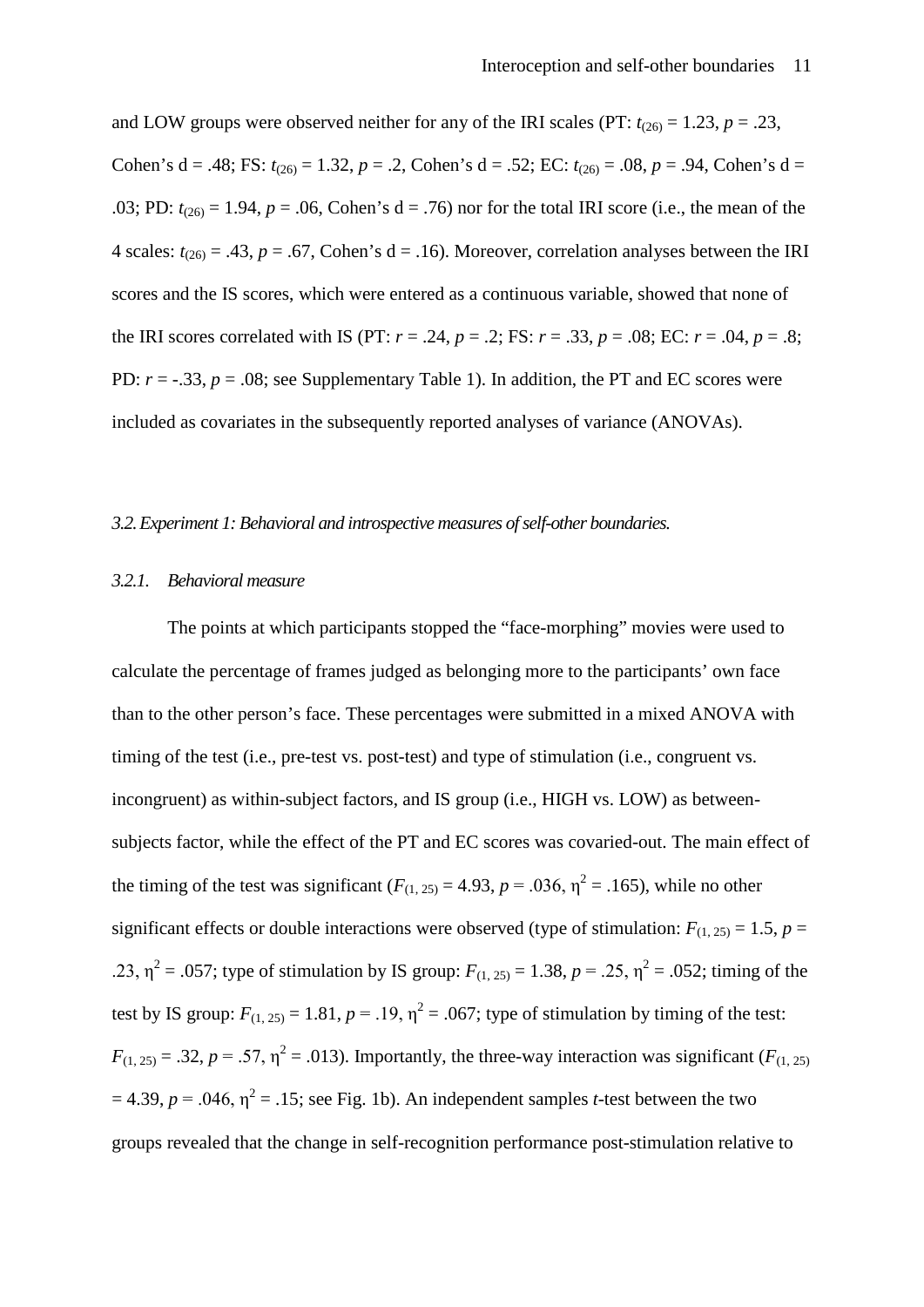pre-stimulation between congruent and incongruent stimulation was significantly different between the two groups  $(t(26) = 2.18, p = .038$ . Cohen's  $d = .82$ ). A further ANOVA with the pre-test mean values and type of stimulation as within-subject factor, and IS group as between-subject factor, revealed neither significant effects (type of stimulation:  $F_{(1, 26)} = .43$ ,  $p = .52$ ,  $\eta^2 = .016$ ; type of stimulation by IS group:  $F_{(1, 26)} = 3.39$ ,  $p = .077$ ,  $\eta^2 = .12$ ), nor main effect of IS group ( $F_{(1,26)} = .65$ ,  $p = .43$ ,  $\eta^2 = .02$ ), thus validating the choice of the pretest values as an appropriate baseline.

A multiple regression analysis explored the predictive roles of IS, PT and EC on the changes in self-recognition between post-test and pre-test in the congruent stimulation condition. Only IS was a significant predictor (IS:  $R^2 = .25$ ;  $\beta = .5$ ;  $t_{(25)} = 2.92$ ,  $p = .007$ , Cohen's  $f^2 = .33$ ; PT-EC:  $\beta = -.06$ ;  $t_{(25)} = -.32$ ,  $p = .75$ ) with lower IS predicting larger changes in self-recognition. Moreover, correlation analyses between the IRI scores, IS scores and the changes in self-recognition between post-test and pre-test in the congruent stimulation, showed that none of the IRI scores correlated with the changes in selfrecognition, while IS correlated significantly (see Supplementary Table 1).

Overall, participants with lower IS judged 8.5% more frames as depicting the selfface following congruent IMS. This suggests a change in self-face recognition which reflects the influence of IS and which cannot be explained simply by the synchronicity of stimuli, nor by a general task-specific bias, or a general visual adaptation to the other's face (Leopold, Rhodes, Müller, & Jeffery, 2005), because across both conditions stimulation was synchronous and exposure to the other's face was equal.

## *3.2.2. Introspective measure*

The answers to the statements assessing the subjective experience of participants during the congruent and incongruent IMS conditions were translated into a scale ranging from -3 ("strongly disagree") to +3 ("strongly agree") and submitted in a mixed ANOVA with type of IMS (i.e.,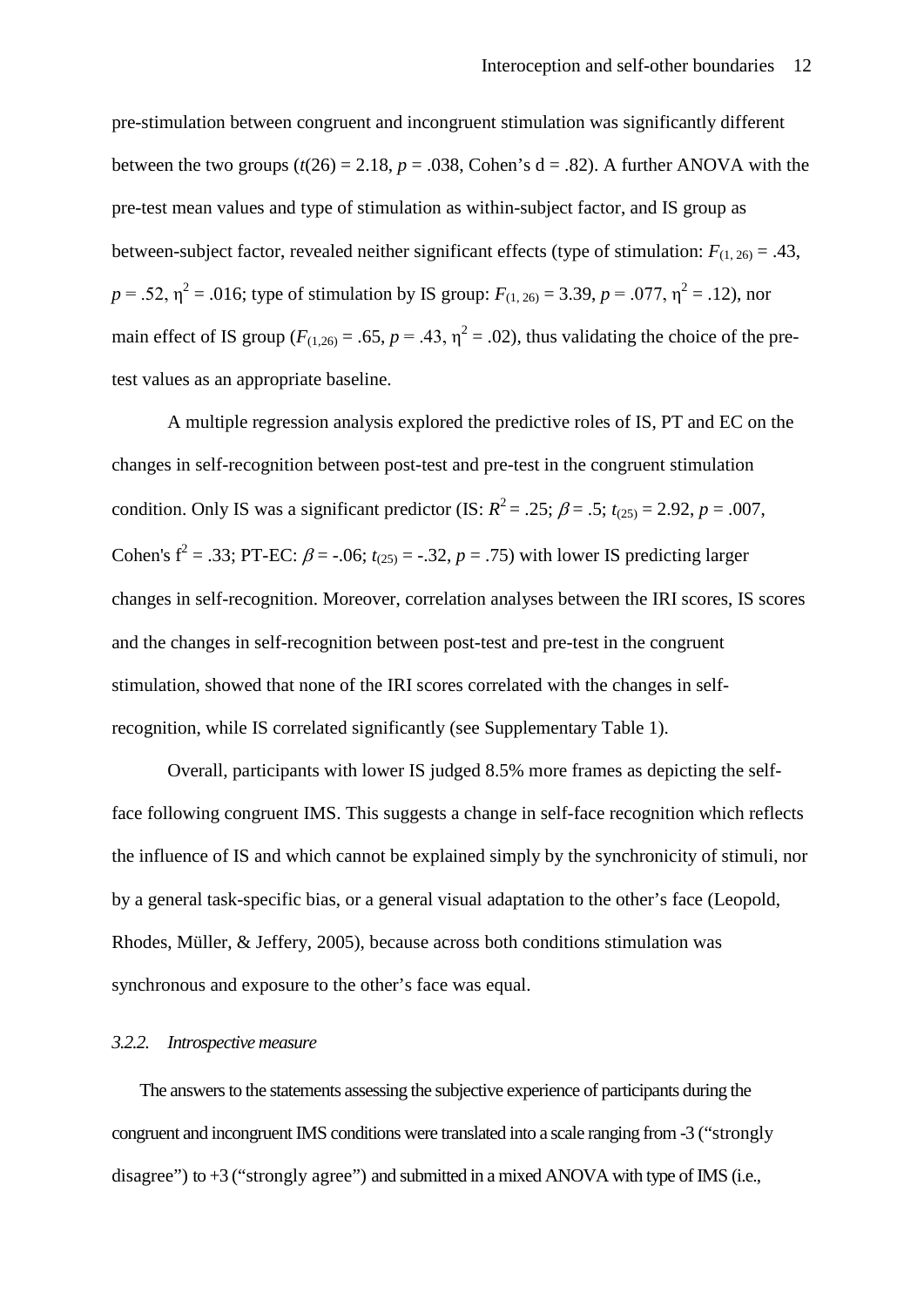congruent vs. incongruent) as within-subjects factor, IS group (HIGH vs. LOW) as between-subjects factor, and the five statements (Q1-Q5) as dependent variables, while the effect of the PT and EC scores was covaried-out. PT and EC scores effects were not significant and were therefore removed from subsequent analysis. A significant interaction of condition by group ( $F_{(1, 26)} = 4.18$ , *p*  $= .05$ ,  $\eta^2 = .14$ ) was observed in the subjective ratings to the third statement (*"It seemed like I was looking at my own reflection in a mirror rather than at the other's face"*), suggesting that similarly to the behavioral results, the LOW IS group agreed more with this statement. A significant difference  $(t_{(13)} =$ 4.11,  $p = .001$ , Cohen's  $d = .88$ , corrected for multiple comparisons) between congruent and incongruent condition was found in the LOW group only (for the HIGH IS group  $t_{(13)} = .23$ ,  $p = .82$ , Cohen's  $d = .07$ ), while no other significant differences were found (see Tab. 1).

These results suggest that, only for the LOW IS group, the congruent IMS condition felt closer to the experience of looking at one's own face into a mirror, as compared to the incongruent IMS condition.

#### *3.3.Experiment 2: Autonomic arousal in response to threat.*

EDA change scores were calculated for each trial by subtracting the maximum response from the minimum response (Petkova & Ehrsson, 2008) during the period 1 to 7 sec following object – blade or cotton ball - onset (i.e., the period ended approximately 5 sec after object offset). This interval was chosen to be the region of interest, because changes in EDA are not immediate but they normally occur between 1 and 2 sec after stimulus onset, although the response can be delayed up to 5 sec (Edelberg, 1967). Change scores were logtransformed and individually *z*-scored to control for variation in responsiveness (Boucsein, 1992; Venables & Christie, 1973, 1980).

No difference was found across the different duration, 90 sec and 105 sec, conditions ('threat':  $t_{(27)} = 1.62$ ,  $p = .12$ , Cohen's d = .51, 'non-threat':  $t_{(27)} = -.59$ ,  $p = .56$ , Cohen's d = .17,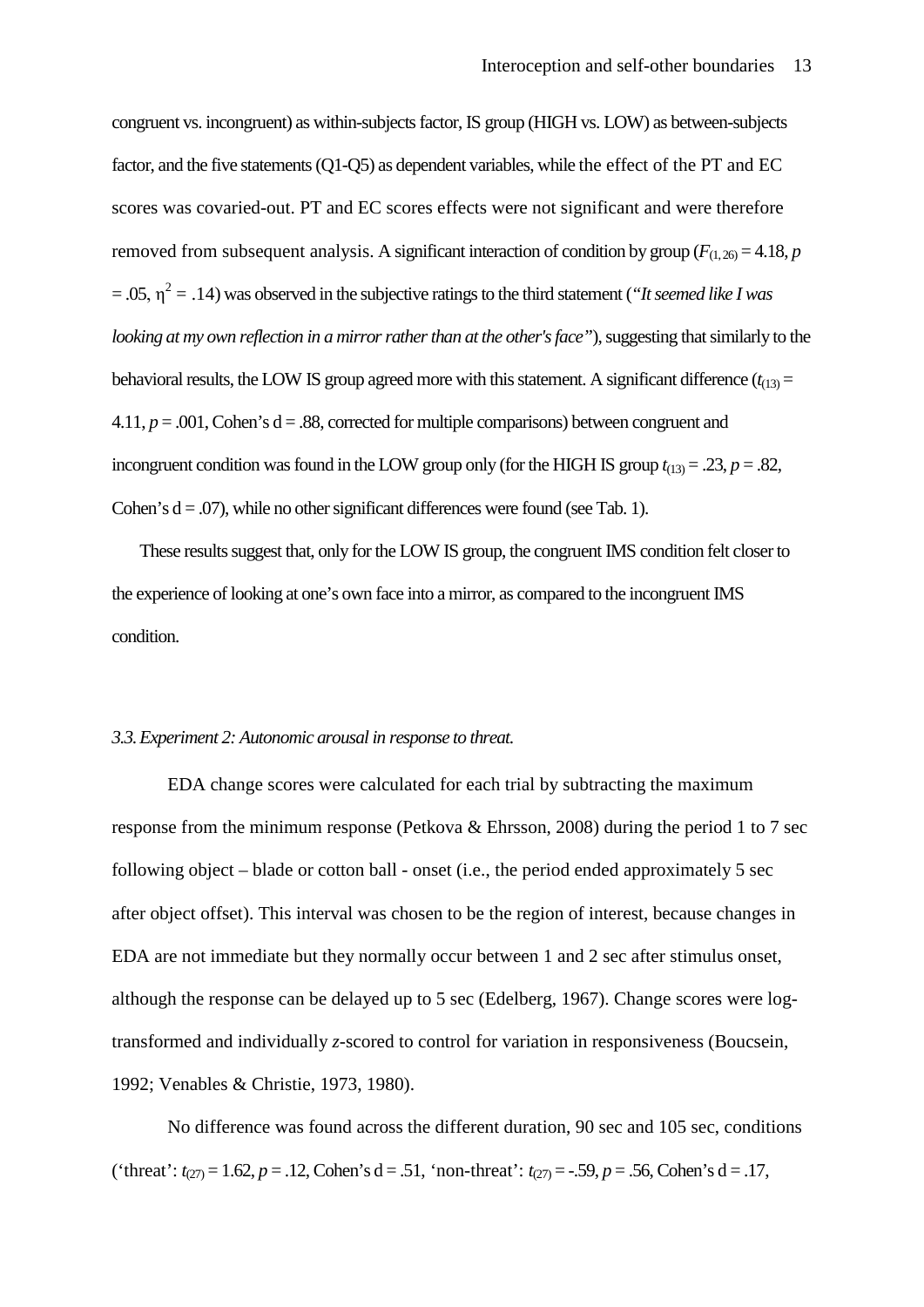'incongruent':  $t_{(27)} = -0.8$ ,  $p = 0.43$ , Cohen's d = .22, 'asynchronous':  $t_{(27)} = -0.38$ ,  $p = 0.7$ , Cohen's d = .1), therefore we averaged the data from those conditions. Non-parametric statistical tests were used to analyze the data (two-tailed Wilcoxon Signed Ranks Test and Holm–Bonferroni for multiple comparisons) because of violation of the normality Shaphiro-Wilk test.

Higher EDA responses were observed in the test 'threat' condition relative to the three control conditions only for the LOW IS group ('non-threat':  $Z = -2.54$ ,  $p = .011$ ,  $r = .68$ ; 'incongruent':  $Z = -2.54$ ,  $p = .011$ ,  $r = .68$ ; 'asynchronous':  $Z = -2.1$ ,  $p = .035$ ,  $r = .56$ ; see Fig. 2). We also performed linear multiple regression analyses using Hierarchical Models where IS, PT and EC were entered as predictors of the difference in EDA between the 'threat' condition and the 'asynchronous' condition. IS ( $\beta$  = -.39, *p* = .048) explained 14% of the variance  $(R^2 = .14, F_{(1,26)} = 4.08, p = .05)$ , while PT and EC were not significant predictors  $(\beta = .12; t_{(25)} = .66, p = .5)$ . A similar Hierarchical Model on the difference in EDA between the 'threat' condition and the 'incongruent' condition indicated that IS ( $\beta$  = -.53, *p* = .005) explained 26% of the variance ( $R^2 = .26$ ,  $F_{(1,26)} = 9.18$ ,  $p = .005$ ), while PT and EC were not significant predictors ( $\beta$  = .1;  $t_{(25)}$  = .61,  $p$  = .55). Moreover, correlation analyses between the IRI scores, IS scores and the difference in EDA between the 'threat' condition and the 'incongruent' condition, as well as between the 'threat' condition and the 'asynchronous' condition, showed that none of the IRI scores correlated with the changes in EDA, while IS correlated significantly (see Supplementary Table 1).

Thus, consistent with the behavioral pattern, participants with low IS displayed higher arousal to the threat perceived on the other's face. These results are consistent with the pattern of arousal previously observed in response to threatening objects approaching bodyparts that come to be experienced as one's own (Petkova & Ehrsson, 2008), suggesting that the increased EDA in the present study can be considered as an index of identification with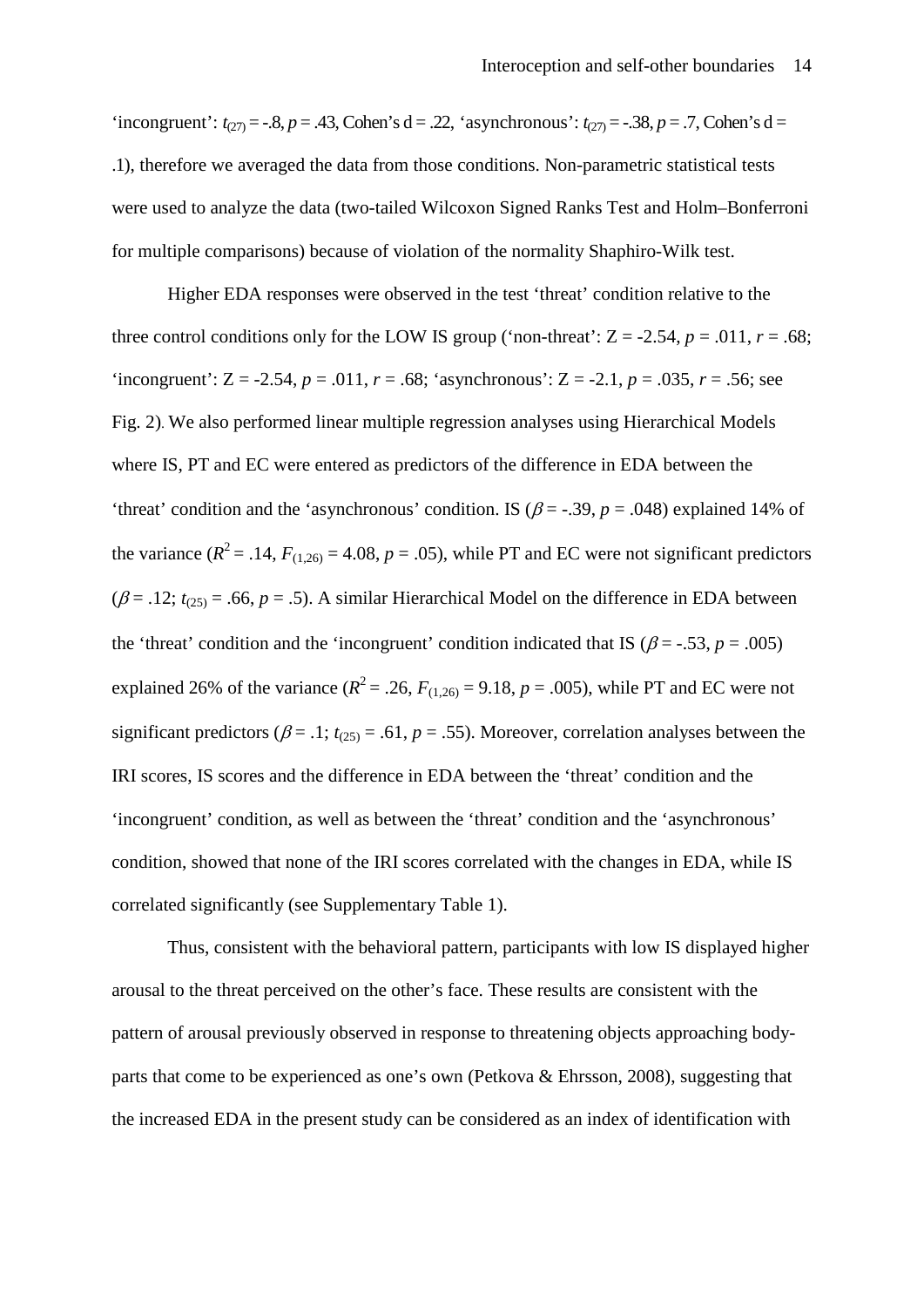the other's face, but only for the LOW IS group and following specularly congruent stimulation.

#### **4. Discussion**

The present study investigated the role of interoceptive sensitivity in the sensorydriven malleability of self-other boundaries. We measured people's interoceptive sensitivity using an established interoceptive task and quantified changes in self-other boundaries using the experimental paradigm of the *enfacement* illusion. Taken together, the results reveal how interoceptive sensitivity modulates the effects of exteroceptive signals on self-representations as measured explicitly, in the post-stimulation self-recognition test, and by assessing the subjective experience of participants, as well as physiologically, by quantifying changes in arousal. Importantly, we found no effects of interoceptive sensitivity on the baseline selfrecognition performance. Instead, lower levels of interoceptive sensitivity resulted in larger changes in self-other boundaries caused by multisensory stimulation. Furthermore, the use of synchronous multisensory stimulation across conditions provided a better control for overall differences in attention between conditions than the classic manipulation of synchrony versus asynchrony, which can lead to potential attentional confounds, as synchronous events might result in stronger perceptual binding as compared to asynchronous events. By using synchronous stimulation throughout, we aimed at eliciting comparable levels of perceptual binding between felt and seen stimuli, while selectively manipulating the location of stimulation (i.e., congruency) to induce the enfacement illusion.

One potential study limitation was the use of only one measure of interoceptive sensitivity, the Mental Tracking Method (Schandry, 1981), which although is widely used and is comparable to other heartbeat perception tasks (e.g., the Whitehead method, see Knoll & Hodapp, 1992; but see Schulz, Lass-Hennemann, Sütterlin, Schächinger, & Vögele, 2013, for conflicting results when performance in the two tasks was compared under stress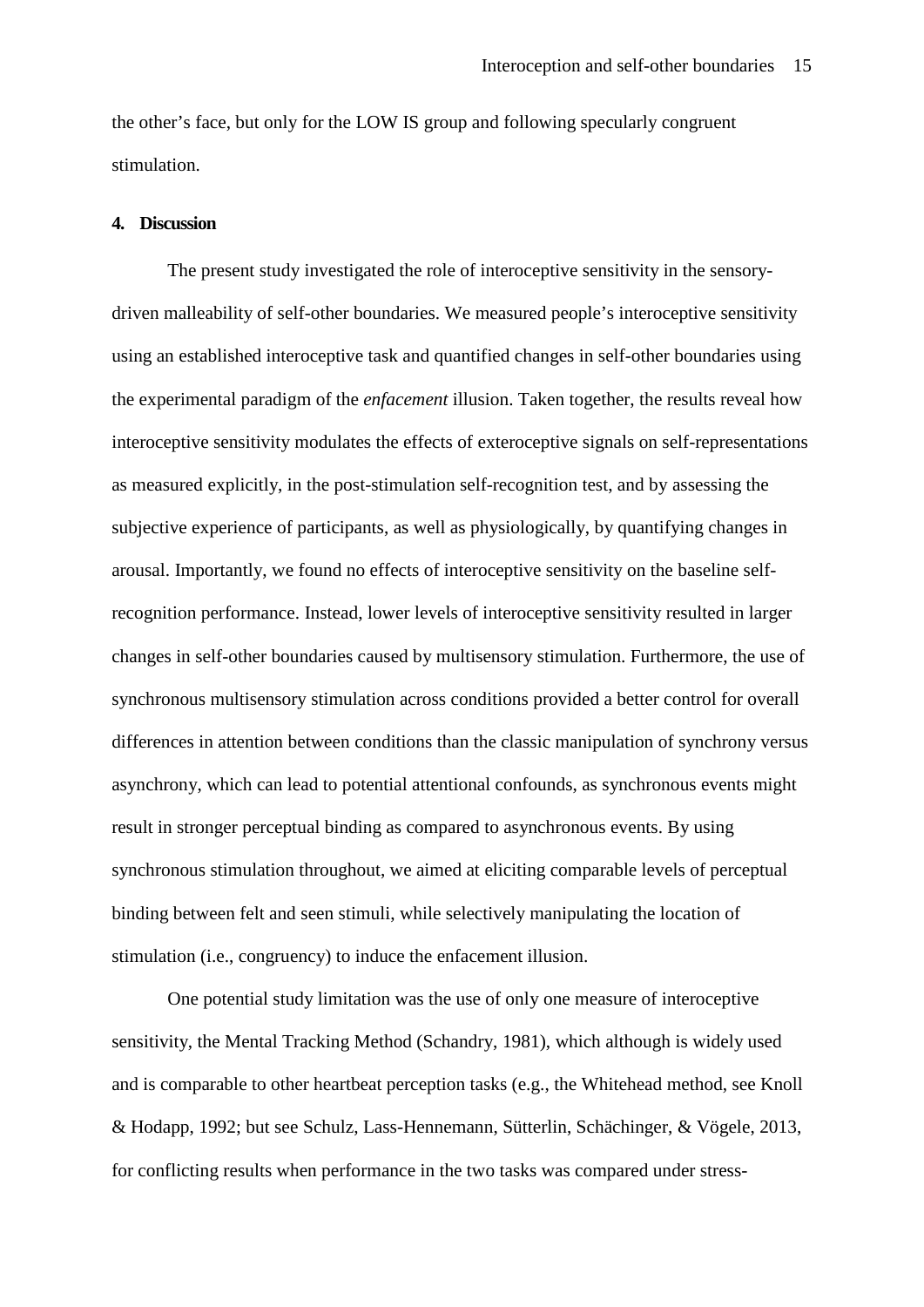inducing conditions), suffers from certain methodological confounds such as a priori knowledge of resting heart rate, as well as insensitivity of the task to changes in heart rate, and possible confounding with ability to retain a count in working memory (Khalsa, Rudrauf, Damasio, Davidson, Lutz, & Tranel, 2008; Khalsa, Rudrauf, Sandesara, Olshansky & Tranel, 2009; Windmann, Schonecke, Fröhlig, & Maldener, 1999). However, other studies (e.g., Dunn, Galton, Morgan, Evans, Oliver, Meyer et al., 2010) that have carefully controlled for such confounding factors have demonstrated the validity of the heartbeat tracking method as a proxy of interoceptive awareness, and its close link to performance in other interoceptive tasks such as the waterload task (Herbert, Muth, Pollatos, & Herbert, 2012). Thus, while the consideration of the specific confounds of the Schandry methods and its interocorrelation with other interoceptive tasks does not invalidate heartbeat tracking as a measure of interoception, future studies would benefit by using additional proxies of interoceptive sensitivity. Another potential study limitation was that only female participants took part. Our sample was opportunistic as the population of the undergraduate students in UK social science departments is largely female. However, it should be noted that in a previous study in which we investigated the effect of gender on the enfacement illusion (Tajadura-Jiménez et al., 2012b), we did not find any significant effect of gender on the strength of the enfacement illusion.

Given that previous studies had reported correlations between components of the Interpersonal Reactivity Index (IRI, in particular perspective-taking and empathetic concern; Sforza et al., 2010) and the strength of bodily illusions, we felt inclined to include this measure, with the aim of controlling for any individual differences in IRI scores. Thus, our focus here was not on studying the link between IRI and strength of the enfacement illusion per se, but rather to ensure that any effect of IS levels on enfacement are not confounded by differences in IRI. There are suggestions in the literature that insofar interoceptive processing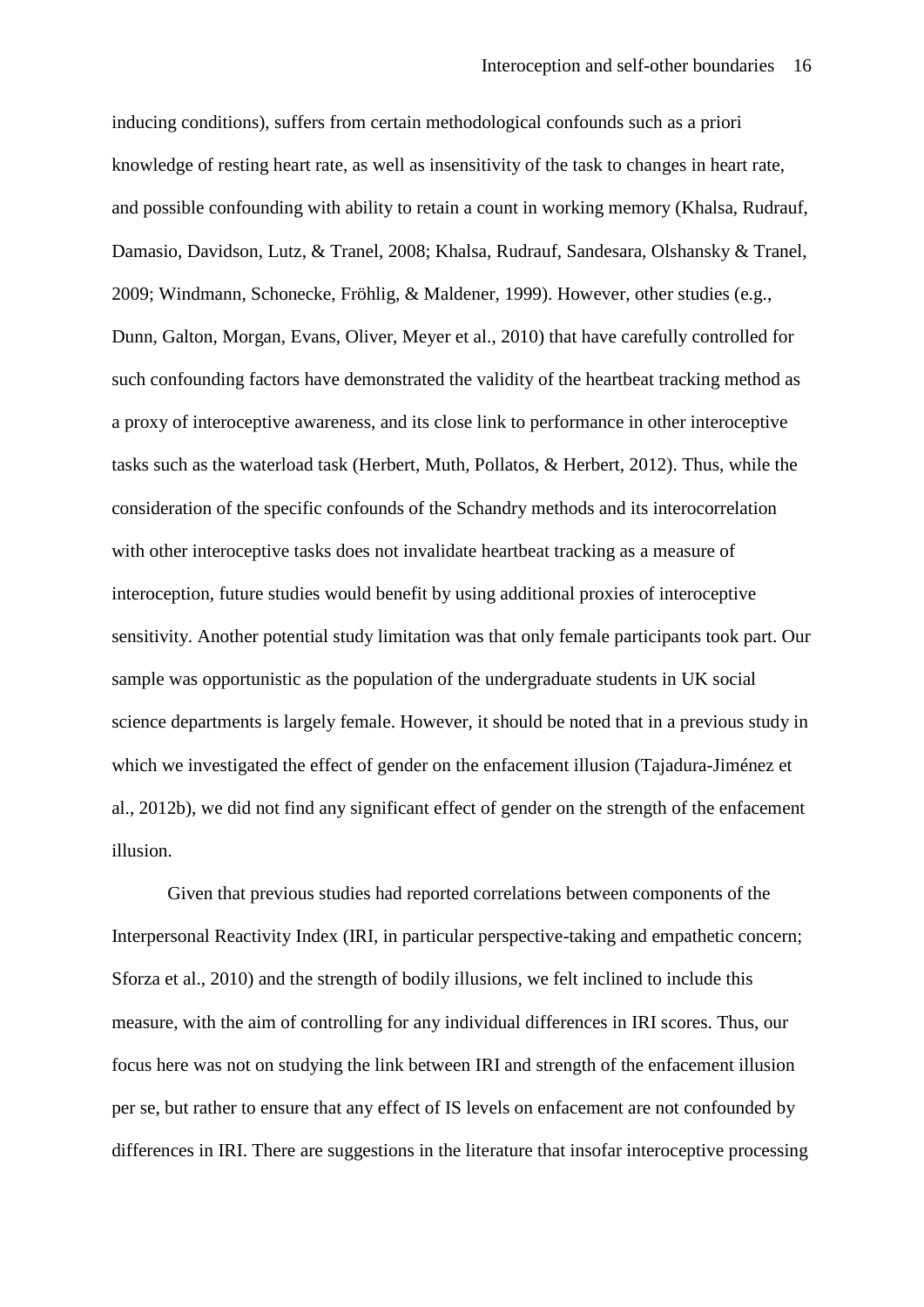is crucially involved in affective processing, there has to be a link between IS and empathy (e.g., Ernst, Northoff, Böker, Seifritz, & Grimm, 2012). However, no direct links between interoceptive sensitivity as measured by the Heartbeat Tracking Method (or the Whitehead method) and the IRI have been reported as far as we know, despite evidence of a link between interoception and empathy in terms of brain activity in the insular cortex (Craig, 2009; Ernst et al., 2012; Singer, Critchley, & Preuschoff, 2009). In terms of the relation between empathy and the self-processing model that we propose here, we suggest that future studies should first distinguish clearly between different types of empathetic processing (e.g., affective, somatic, cognitive) and develop appropriate tasks that can then be linked to levels of IS. We hypothesize that different levels of IS might be positively correlated with different types of empathy. For example, based on the idea of more malleable self-other boundaries in people with low IS, we might expect that these people would show enhanced somatic empathy (e.g., measured by tasks similar to the ones reported in Avenanti, Sirigu, & Aglioti, 2010), while people with high IS might be better at more cognitive types of empathy because they can co-represent self and other.

Exteroceptive models of the self rely on multimodal cues such as vision, touch and proprioception, to produce a coherent percept (Ernst & Bülthoff, 2004), such as the awareness of one's body (Blanke & Metzinger, 2008; Lenggenhager et al., 2007). Synchronous exteroceptive information, such as seen and felt touch, establishes strong statistical correlations that are harvested by the brain to create a sense of self. In the enfacement illusion, as well as in other bodily illusions, the available multisensory evidence is interpreted as self-related sensory events. Interestingly, exteroceptively-induced bodyownership affects autonomic processes (Barnsley et al., 2011), and awareness of autonomic states (i.e., interoceptive sensitivity) modulates the effects of exteroceptive stimulation on illusory ownership of body-parts (Tsakiris et al., 2011). However, while previous studies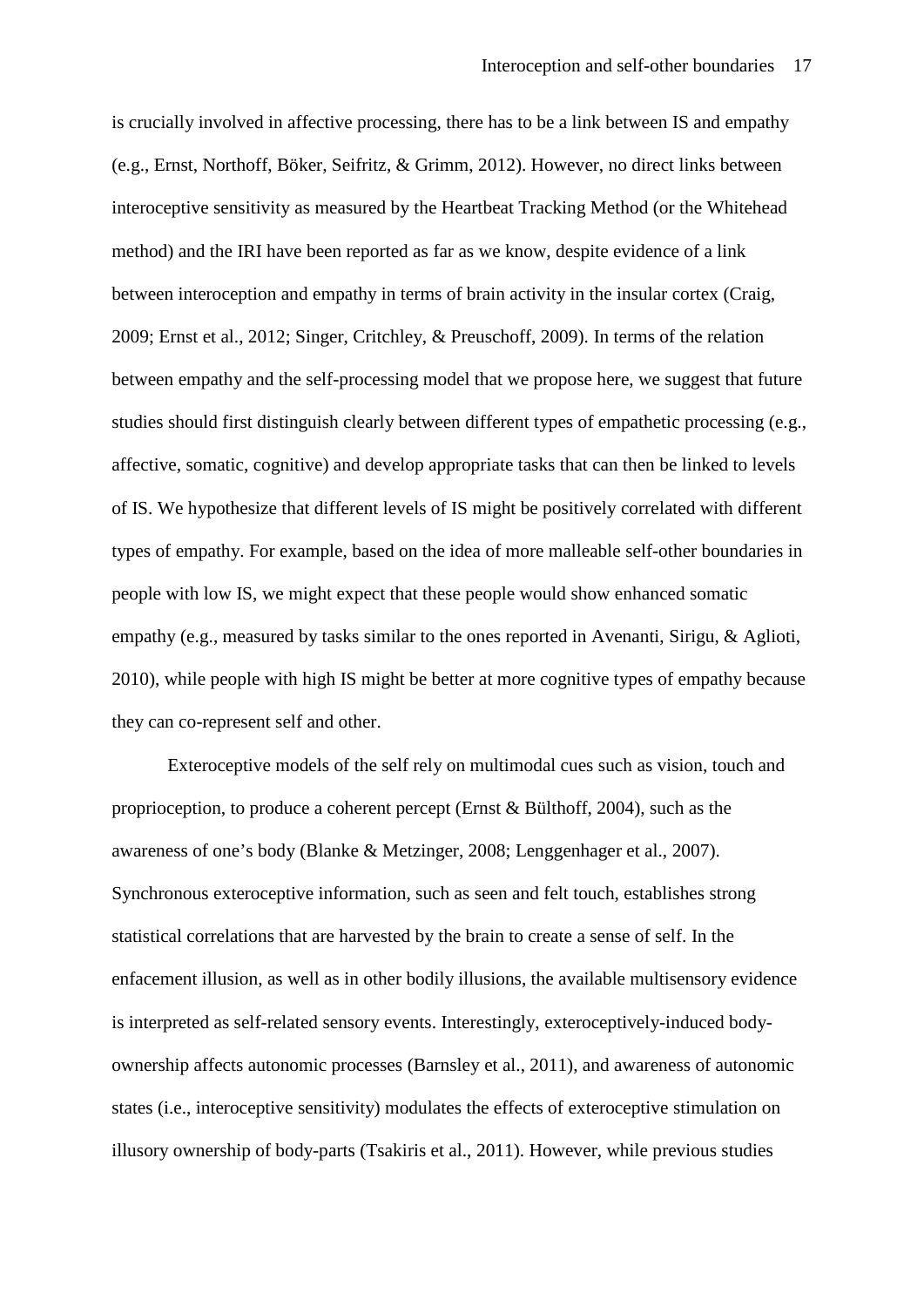have shown that interoceptive sensitivity might modulate the incorporeability of external objects such as body-parts (Tsakiris et al., 2011), the present study shows how awareness of internal states might be essential in regulating self-other boundaries and therefore play a role in social cognition. Given the importance of one's face for representing one's personal and social identity and the effects of the enfacement illusion, not only on the mental representation of how we look like but also on social cognition processes (Paladino, Mazzurega, Pavani & Schubert, 2010), the induced changes in the mental representation of one's face seem to rely on neurocognitive processes that link a primarily bodily sense of self (e.g., how I look like) and a more narrative sense of self (i.e., how does the self relates to others). We here show that sensitivity to interoceptive signals participate as an additional cue used by a self-recognition system to distinguish between self and other. This significantly adds to previous results on body-awareness, given the different processes recruited by selfface recognition (Slaughter, Stone, & Reed, 2004), and provides novel insights into the nature of self-awareness, given that the ability to recognize one's own face is considered the hallmark of self-awareness (Povinelli & Simon, 1988).

Self-perception is characterized by a strong affective element, experienced as the feeling of being or seeing "me" (Kircher, Senior, Phillips, Rabe-Hesketh, Benson, Bullmore, et al., 2001). According to recent models of self-awareness and conscious presence (Seth et al., 2011), high interoceptive sensitivity would provide precise predictions about how it feels to see and recognize oneself or not. The sensitivity to such feelings is weighted during the combination of multimodal cues that may or may not prime self-identification (e.g., different patterns of multisensory stimulation). When seeing another face being touched in synchrony with one's face, the visuo-tactile signals prime a sense of self, but the interoceptive prediction of how it feels to see oneself is in conflict with what the exteroceptive evidence suggests. This view is consistent with the recently suggested interoceptive predictive coding model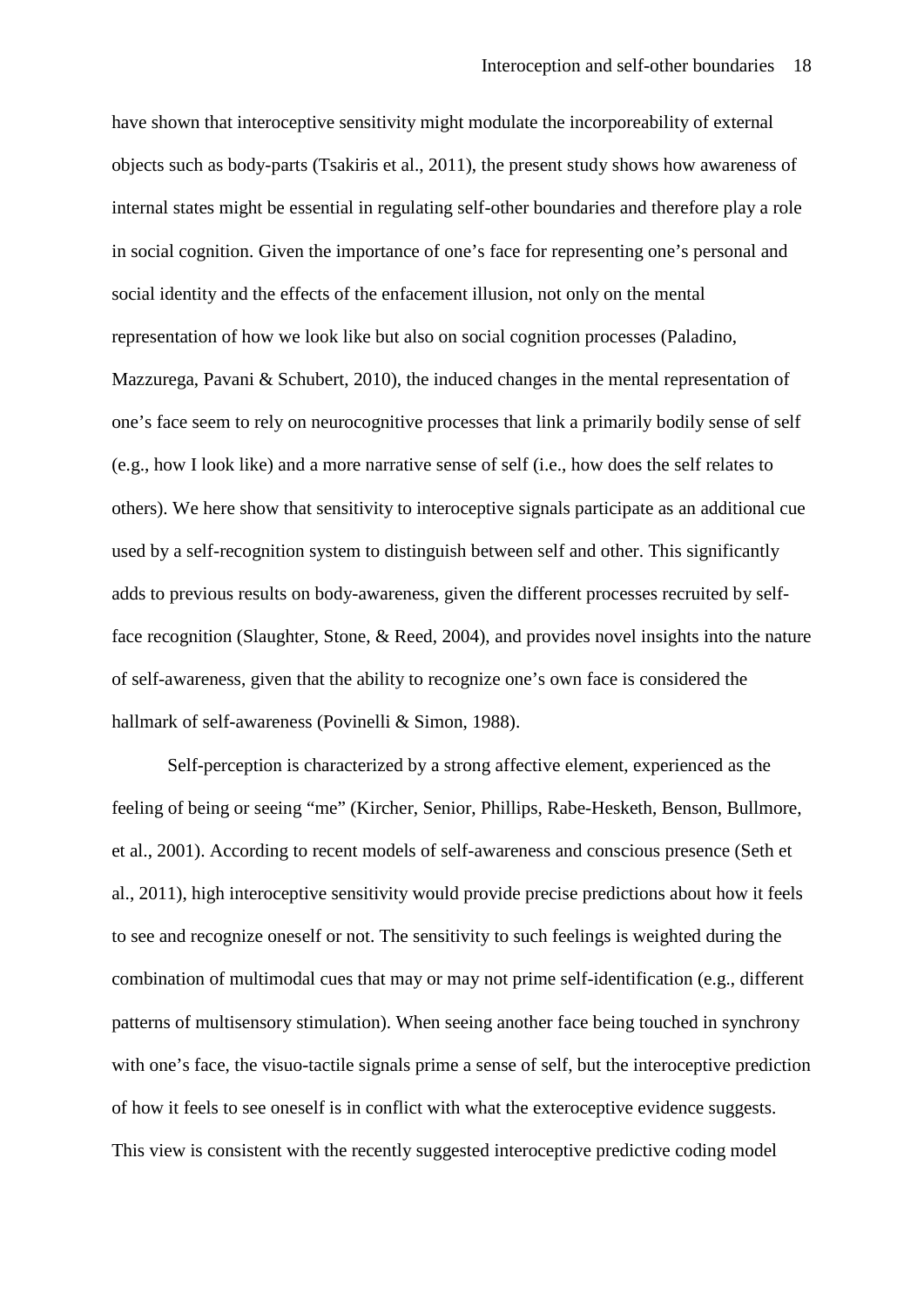(Seth et al., 2011; Critchley & Seth, 2012) used to monitor and assign the sources of sensory input either to the self or to others. Brain areas, such as the anterior insular cortex, that function as a convergence zone of interoceptive and exteroceptive information, might exert top-down modulations on unisensory brain areas that register prediction errors between the expected and actual sensory feedback. Given the involvement of the anterior insular cortex in interoceptive feelings (Craig, 2009), body-ownership (Tsakiris, Hesse, Boy, Haggard, & Fink, 2007) and self-processing (Enzi, de Greck, Prösch, Tempelmann, & Northoff, 2009; Modinos, Ormel, & Aleman, 2007; for meta-analyses see Denny, Kober, Wager, & Ochsner, 2012; and Northoff, Qin, & Feinberg, 2006), we propose that this brain area might maintain predictions about how self-related sensory processing, such as seeing oneself, feels like. On this view, the self-recognition mechanism might be computing in a Bayesian manner the stimuli that are most likely to be "me". Both interoceptive and exteroceptive information are integrated from hierarchically organized unimodal sensory systems into higher-level multimodal areas such as the anterior insula, that can in turn exert top-down influences to minimize prediction errors across the unimodal brain areas (Apps & Tsakiris, 2013).

The distinction between self and other is essential for the awareness of the self as distinct from other agents (Decety & Sommerville, 2003). The findings of the present study are in line with recent suggestions that the representation of internal body states is perhaps the most fundamental element of self-awareness (Craig, 2009), because the interoceptive system is used to remap in the cerebral cortex the most stable aspects of one's environment, that is, the organism's body (Damasio, 2010). At the same time, this interoceptive system is crucially involved in mediating and facilitating self-other interactions. For example, empathy, that at least to a certain extent makes us overcome self-other boundaries and merge with the other, requires the contribution of both affective and sensorimotor aspects of the interoceptive system (Lamm & Singer, 2010). While some previous studies have shown the link between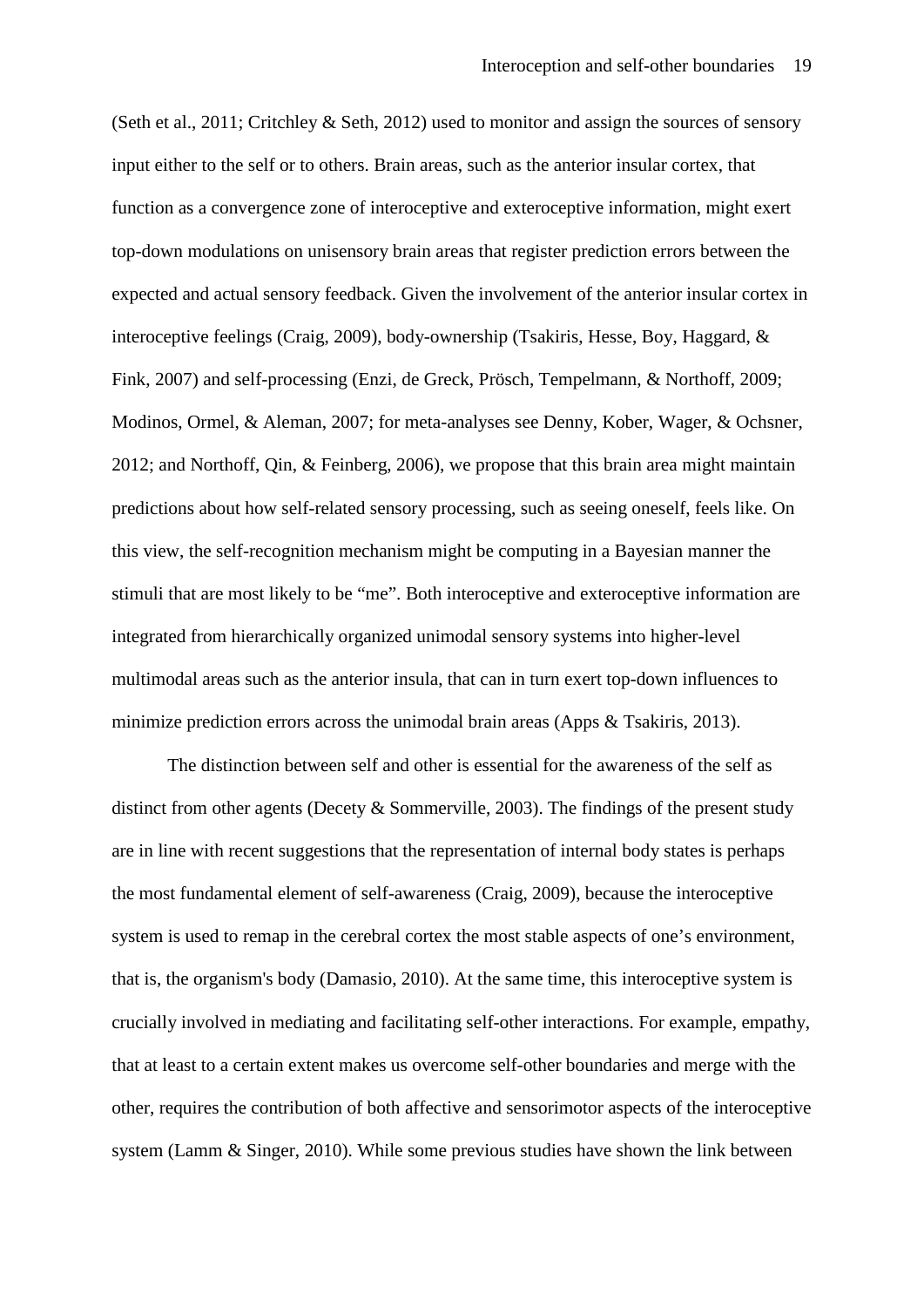the enfacement illusion and social cognition (i.e., Paladino et al., 2010; Mazzurega, Pavani, Paladino, & Schubert, 2011), our study is the first to highlight the role that different degrees of interoceptive sensitivity have in modulating self-other boundaries during sensory experiences that are shared between individuals. These findings pave the way for a more systematic investigation of the interplay between interoceptive awareness and different kinds of social interactions. Given the implication of interoceptive awareness (Herbert & Pollatos, 2012) in several clinical disorders on one hand (e.g., eating disorders; see also Eshkevari, Rieger, Longo, Haggard, & Treasure, 2012) and recent advances in our understanding of normal and abnormal social cognition on the other (Lieberman, 2007), studying the link between interoceptive awareness and self-other boundaries can bridge the gap between the "inner" and the "outer" self, and shed light on how ourselves interact with others.

## **Acknowledgements**

ESRC First Grant RES-061-25-0233, and European Research Council (ERC-2010- StG-262853) under the FP7 (to M.T.).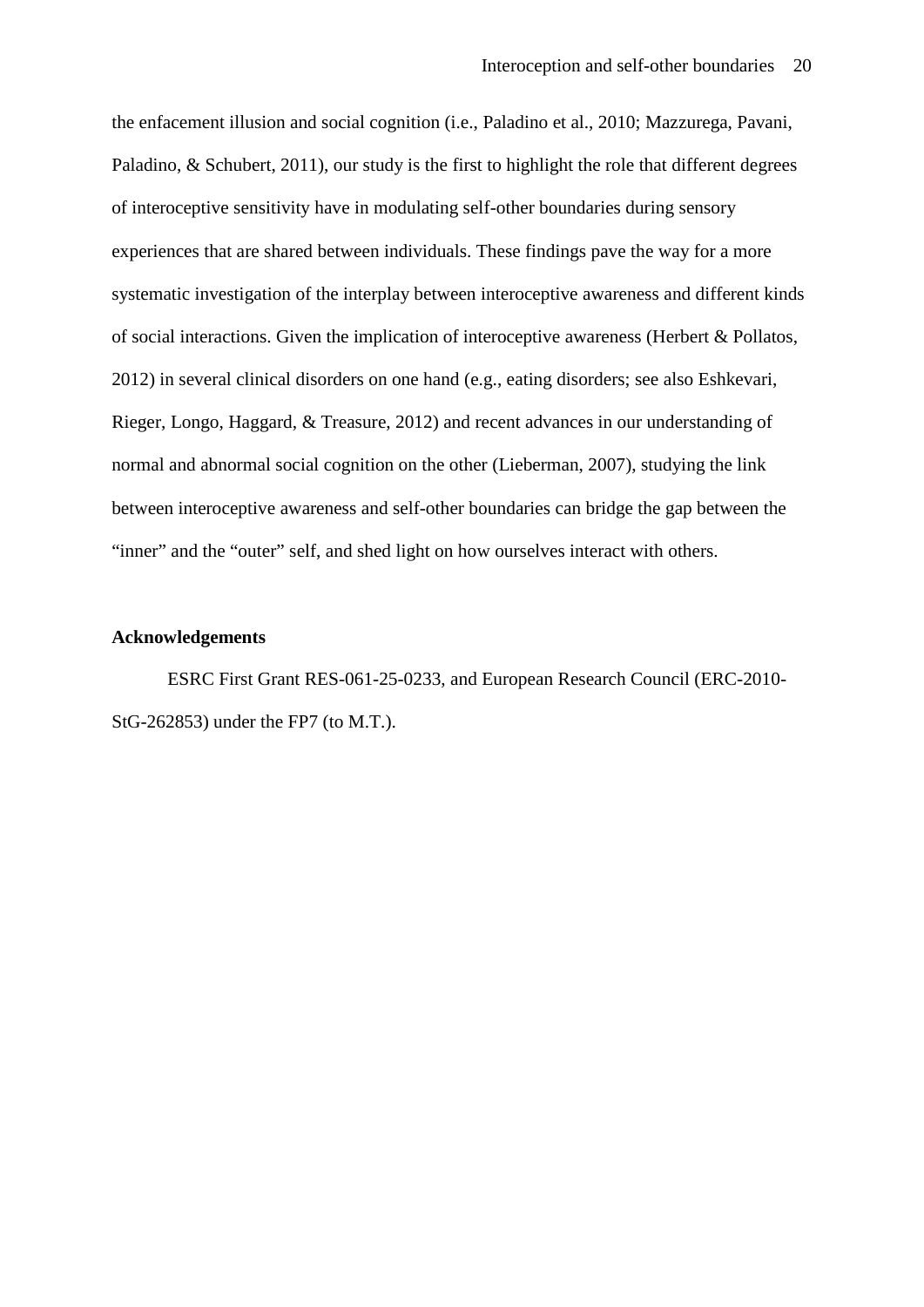## **References**

- Apps, M. A. J., & Tsakiris, M. (2013). The Free-energy self: A predictive coding account of self-recognition. *Neuroscience and Biobehavioural Reviews.* doi: 10.1016/j.neubiorev.2013.01.029. [Epub ahead of print]
- Armel, K. C., & Ramachandran, V. S. (2003). Projecting sensations to external objects: evidence from skin conductance response. *Proceedings in Biological Sciences, 270*, 1499–1506.
- Avenanti, A., Sirigu, A., Aglioti, S. M. (2010). Racial bias reduces empathic sensorimotor resonance with other-race pain. *Current Biology, 20,* 1018-1022.
- Barnsley, N., McAuley, J. H., Mohan, R., Dey, A., Thomas, P., & Moseley, G. L. (2011). The rubber hand illusion increases histamine reactivity in the real arm. *Current Biology, 21*, R945-R946.
- Blanke, O., & Metzinger, T. (2008). Full-body illusions and minimal phenomenal selfhood. *Trends in Cognitive Sciences, 13*, 7-13.
- Boucsein, W. (1992). *Electrodermal activity.* New York: Plenum press.
- Craig, A. D. (2009). How do you feel now? The anterior insula and human awareness. *Nature Reviews Neuroscience, 10*, 59-70.
- Critchley, H., & Seth, A. (2012). Will studies of macaque insula reveal the neural mechanisms of self-awareness? *Neuron, 74*, 423-426.
- Damasio, A. (2010). *Self comes to mind: Constructing the conscious brain*. New York: Pantheon.
- Davis, M. H. (1983). Measuring individual differences in empathy: Evidence for a multidimensional approach. *Journal of Personality and Social Psychology, 44*, 113- 126.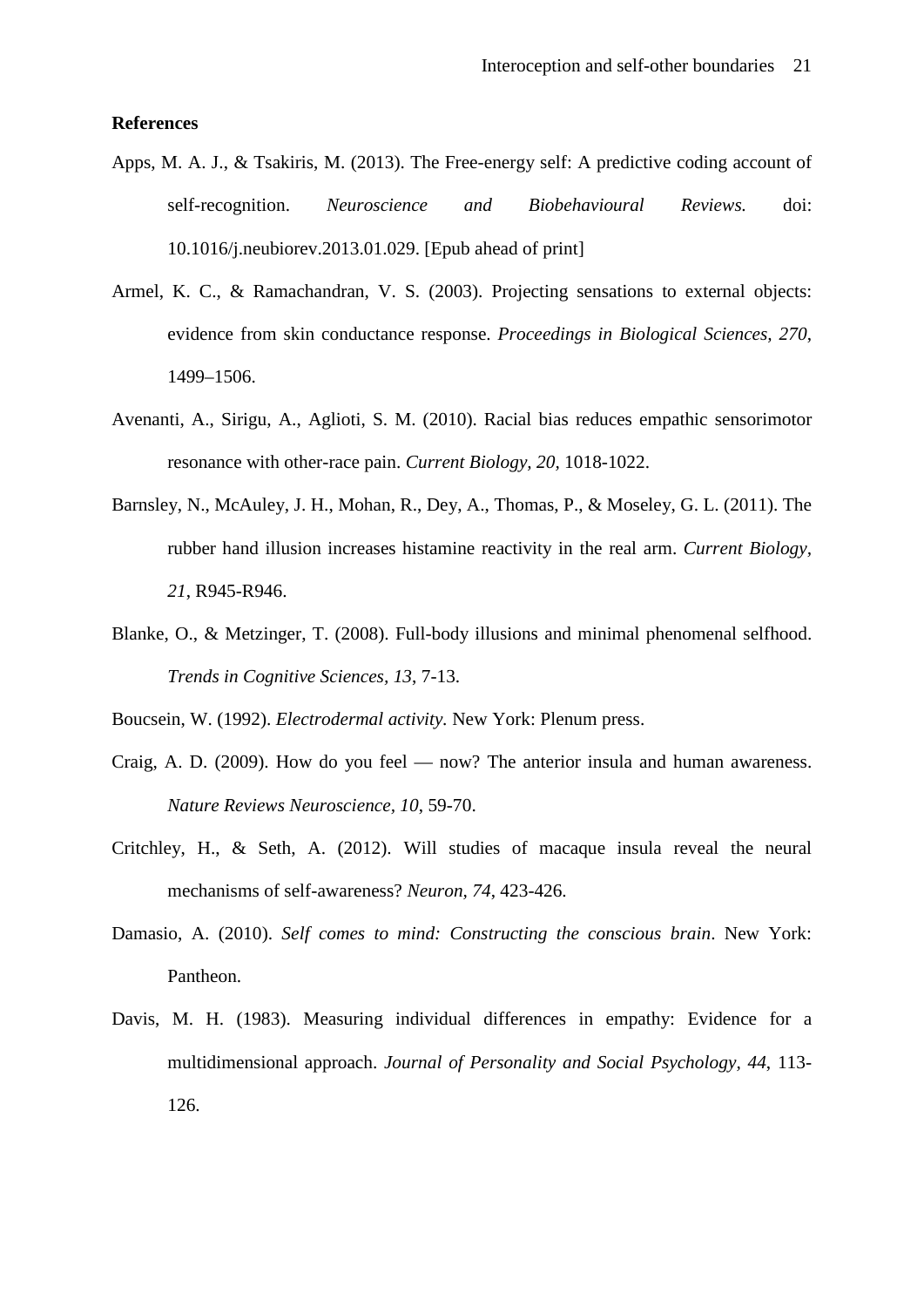- Decety, J., & Sommerville, J. A. (2003). Shared representations between self and other: a social cognitive neuroscience view. *Trends in Cognitive Sciences*, *7*, 527-533.
- Denny, B. T., Kober, H., Wager, T. D., & Ochsner, K. N. (2012) A meta-analysis of functional neuroimaging studies of self- and other judgments reveals a spatial gradient for mentalizing in medial prefrontal cortex. *Journal of Cognitive Neuroscience, 24*(8), 1742-52.
- Dunn, B. D., Galton, H. C., Morgan, R., Evans, D., Oliver, C., Meyer, M. et al. (2010). Listening to your heart: How interoception shapes emotion experience and intuitive decision making. *Psychological Science, 21*(12), 1835-1844.
- Edelberg, R. (1967). Electrical properties of the skin. In C. C. Brown (Ed.), *Methods in psychophysiology* (pp. 1-53). Baltimore: Williams and Wilkins.
- Enzi, B., de Greck, M., Prösch, U., Tempelmann, C., & Northoff, G. (2009). Is our self nothing but reward? Neuronal overlap and distinction between reward and personal relevance and its relation to human personality. *PLoS ONE, 4*(12): e8429.
- Ernst, M. O., & Bülthoff, H. H. (2004). Merging the senses into a robust percept. *Trends in Cognitive Sciences, 8*, 162-169.
- Ernst, J., Northoff, G., Böker, H., Seifritz, E., & Grimm, S. (2012). Interoceptive awareness enhances neural activity during empathy. *Human Brain Mapping,* 2012 Feb 22. doi: 10.1002/hbm.22014. [Epub ahead of print]
- Eshkevari, E., Rieger, E., Longo, M. R., Haggard, P., & Treasure, J. (2012). Increased plasticity of the bodily self in eating disorders. *Psychological Medicine, 42*(04), 819- 828.
- Herbert, B. M., Muth, E. R., Pollatos, O., & Herbert, C. (2012). Interoception across modalities: On the relationship between cardiac awareness and the sensitivity for gastric functions. *PLoS ONE, 7*(5): e36646.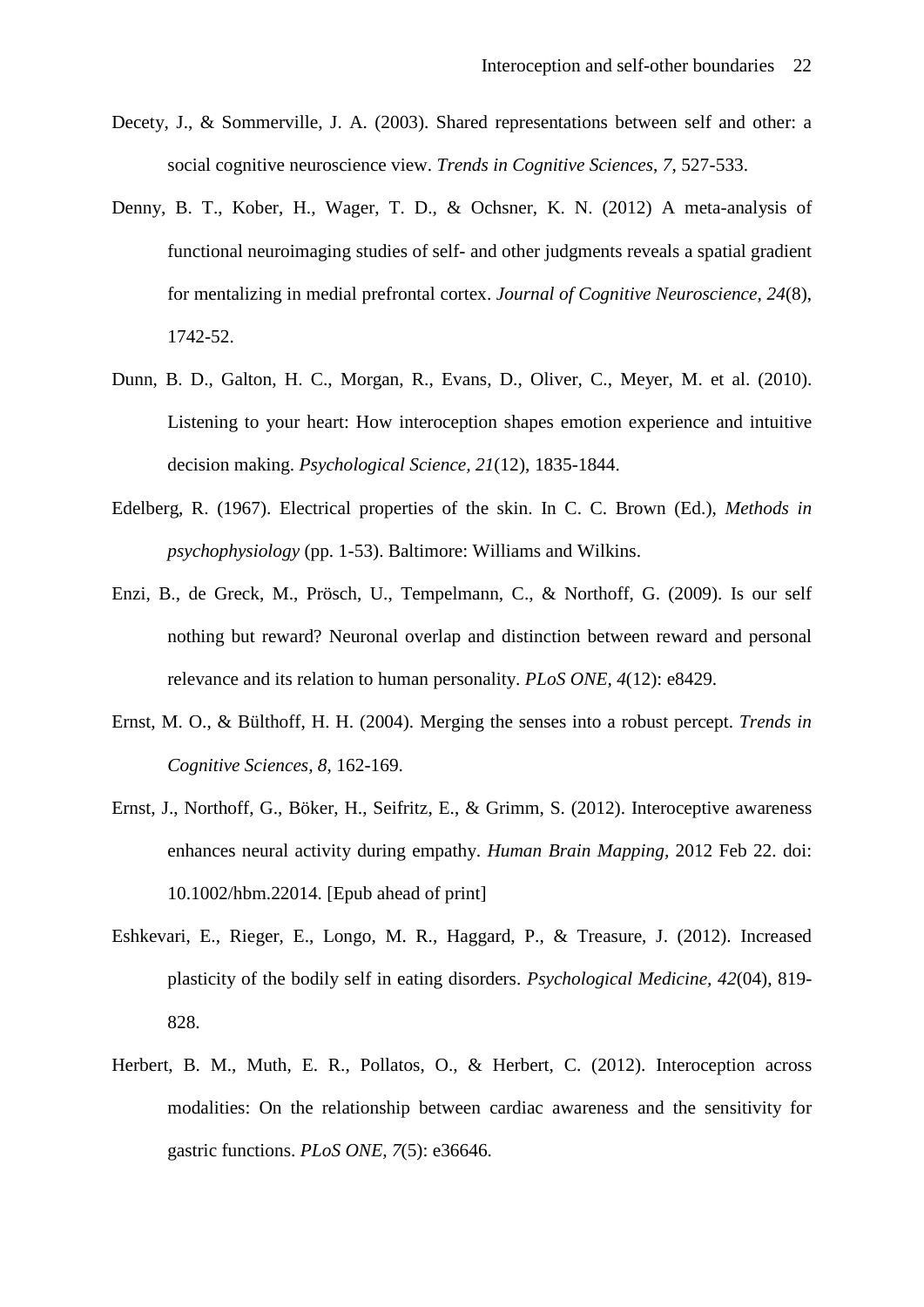Herbert, B. M., & Pollatos, O. (2012). The body in the mind: On the relationship between interoception and embodiment. *Topics in Cognitive Science, 4*, 692-704.

James, W. (1890). *The principles of psychology*. Cambridge: Harvard University Press.

- Kammers, M. P. M., Rose, K., & Haggard, P. (2011). Feeling numb: Temperature, but not thermal pain, modulates feeling of body ownership. *Neuropsychologia, 49*, 1316- 1321.
- Khalsa S. S., Rudrauf, D., Damasio, A. R., Davidson, R. J., Lutz, A., & Tranel, D. (2008). Interoceptive awareness in experienced meditators. *Psychophysiology, 45*(4), 671- 677.
- Khalsa, S. S., Rudrauf, D., Sandesara, C., Olshansky, B., & Tranel, D. (2009). Bolus isoproterenol infusions provide a reliable method for assessing interoceptive awareness. *Psychophysiology, 72*(1), 34-45.
- Keenan, J. P., McCutcheon, B., Freund, S., Gallup, G. G. Jr., Sanders, G., & Pascual-Leone, A. (1999). Left hand advantage in a self-face recognition task. *Neuropsychologia, 37*, 1421-1425.
- Kircher, T. T. J., Senior, C., Phillips, M. L., Rabe-Hesketh, S., Benson, P. J., Bullmore, E.T ., … & David, A.S. (2001). Recognizing one's own face. *Cognition, 78*, B1-B15.
- Knoll, J. F., & Hodapp, V. (1992). A comparison between two methods for assessing heartbeat perception. *Psychophysiology, 29*, 218–222.
- Lamm, C., & Singer, T. (2010). The role of anterior insular cortex in social emotions. *Brain Structure and Function, 214*, 579-91.
- Lenggenhager, B., Tadi, T., Metzinger, T., & Blanke, O. (2007). Video ergo sum: Manipulation of bodily self consciousness. *Science, 317*, 1096-1099.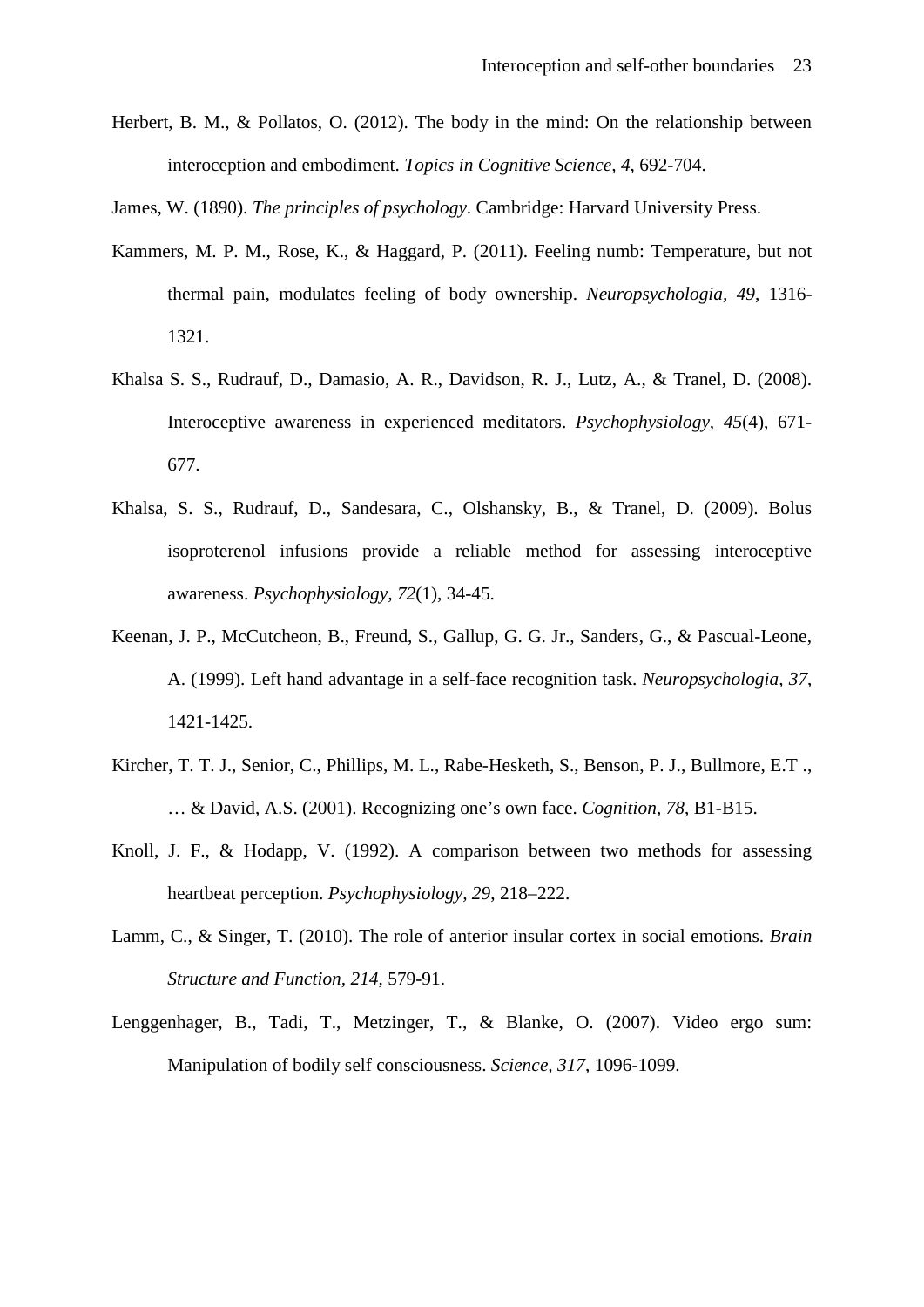- Leopold, D. A., Rhodes, G., Müller, K-M., & Jeffery, L. (2005). The dynamics of visual adaptation to faces. *Proceedings of the Royal Society Series B: Biological Sciences, 272*, 897-904.
- Lieberman, M. D. (2007). Social cognitive neuroscience: A review of core processes. *Annual Review of Psychology, 58*, 259-89.
- Mazzurega, M., Pavani, F., Paladino, M.-P., & Schubert, T. W. (2011). It is a matter of time: Self-other bodily merging in the context of synchronous but arbitrary related multisensory inputs. *Experimental Brain Research, 213*, 213-221.
- Modinos, G., Ormel, J., & Aleman, A. (2009). Activation of anterior insula during selfreflection. *PLoS ONE, 4*(2): e4618.
- Northoff, G., Qin, P., & Feinberg, T. E. (2011). Brain imaging of the self Conceptual, anatomical and methodological issues. *Consciousness and Cognition, 20*, 52-63.
- Paladino, M.-P., Mazzurega, M., Pavani, F., & Schubert, T. W. (2010). Synchronous multisensory stimulation blurs self-other boundaries. *Psychological Science, 21*, 1202–1207.
- Petkova, V. I., & Ehrsson H. H. (2008). If I Were You: Perceptual Illusion of Body Swapping. *PLoS ONE, 3*, e3832.
- Petkova, V. I., Björnsdotter, M., Gentile, G., Jonsson, T., Li, T. Q., & Ehrsson, H. H. (2011). From part to whole-body ownership in the multisensory brain. *Current Biology, 21*, 1118-1122.
- Povinelli, D. J., & Simon, B. B. (1998). Young children's understanding of briefly versus extremely delayed images of the self: Emergence of the autobiography stance. *Developmental Psychology, 34*, 188-194.
- Schandry, R. (1981). Heart beat perception and emotional experience. *Psychophysiology, 18*, 483–488.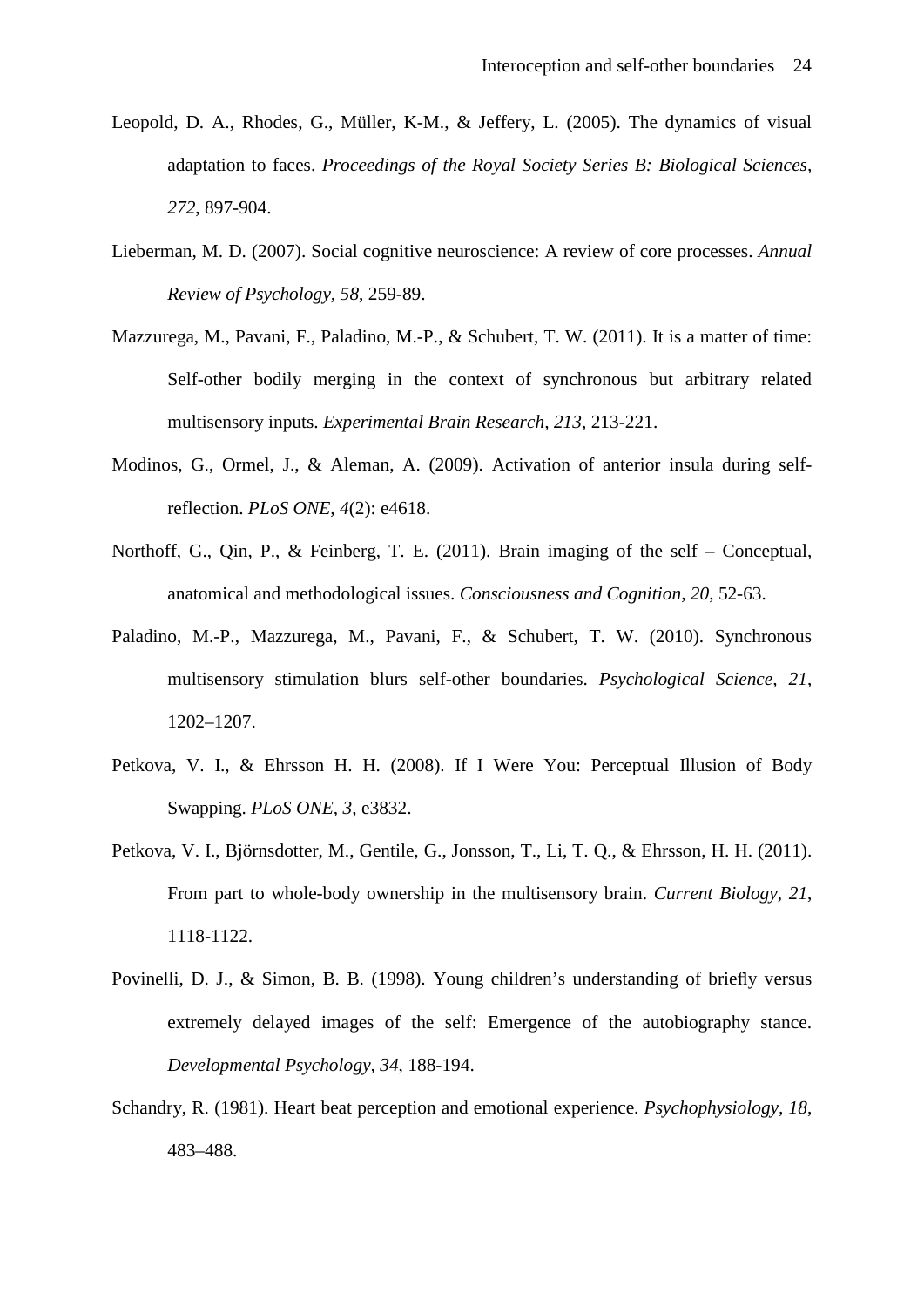- Schulz, A., Lass-Hennemann, J., Sütterlin, S., Schächinger, H., & Vögele, C. (2013). Cold pressor stress induces opposite effects on cardioceptive accuracy dependent on assessment paradigm. *Biological psychology, 93,* 167-174.
- Seth, A. K., Suzuki, K., & Critchley, H. D. (2011). An interoceptive predictive coding model of conscious presence. *Frontiers in Psychology, 2,* 395.
- Singer, T., Critchley, H.D., Preuschoff, K. (2009). A common role of insula in feelings, empathy and uncertainty. *Trends in Cognitive Science, 13*, 334-40.
- Sforza, A., Bufalari, I., Haggard, P., & Aglioti, S. M. (2010). My face in yours: Visuo-tactile facial stimulation influences sense of identity. *Social Neuroscience, 5*, 148-162.
- Slaughter, V., Stone, V. E., & Reed, C. (2004). Perception of faces and bodies. Similar or different? *Current Directions in Psychological Science, 13*, 219–223.
- Tajadura-Jiménez, A., Grehl, S., & Tsakiris, M. (2012a). The other in me: Interpersonal multisensory stimulation changes the mental representation of the self. *PLoS ONE, 7*, e40682.
- Tajadura-Jiménez, A., Longo, M., Coleman, R., & Tsakiris, M. (2012b). The person in the mirror: using the enfacement illusion to investigate the experiential structure of selfidentification*. Consciousness & Cognition, 21*(4), 1725-38.
- Tsakiris, M., Hesse, M., Boy, C., Haggard, P., & Fink, G. R. (2007). Neural correlates of body-ownership: a sensory network for bodily self-consciousness. *Cerebral Cortex, 17*, 2235-2244.
- Tsakiris, M. (2008). Looking for myself: Current multisensory input alters self-face recognition. *PLoS ONE, 3*, e4040.
- Tsakiris, M., Tajadura-Jiménez, A., & Costantini, M. (2011). Just a heartbeat away from one's body: interoceptive sensitivity predicts malleability of body-representations. *Proceedings of the Royal Society Series B: Biological Sciences, 278*, 2470-2476.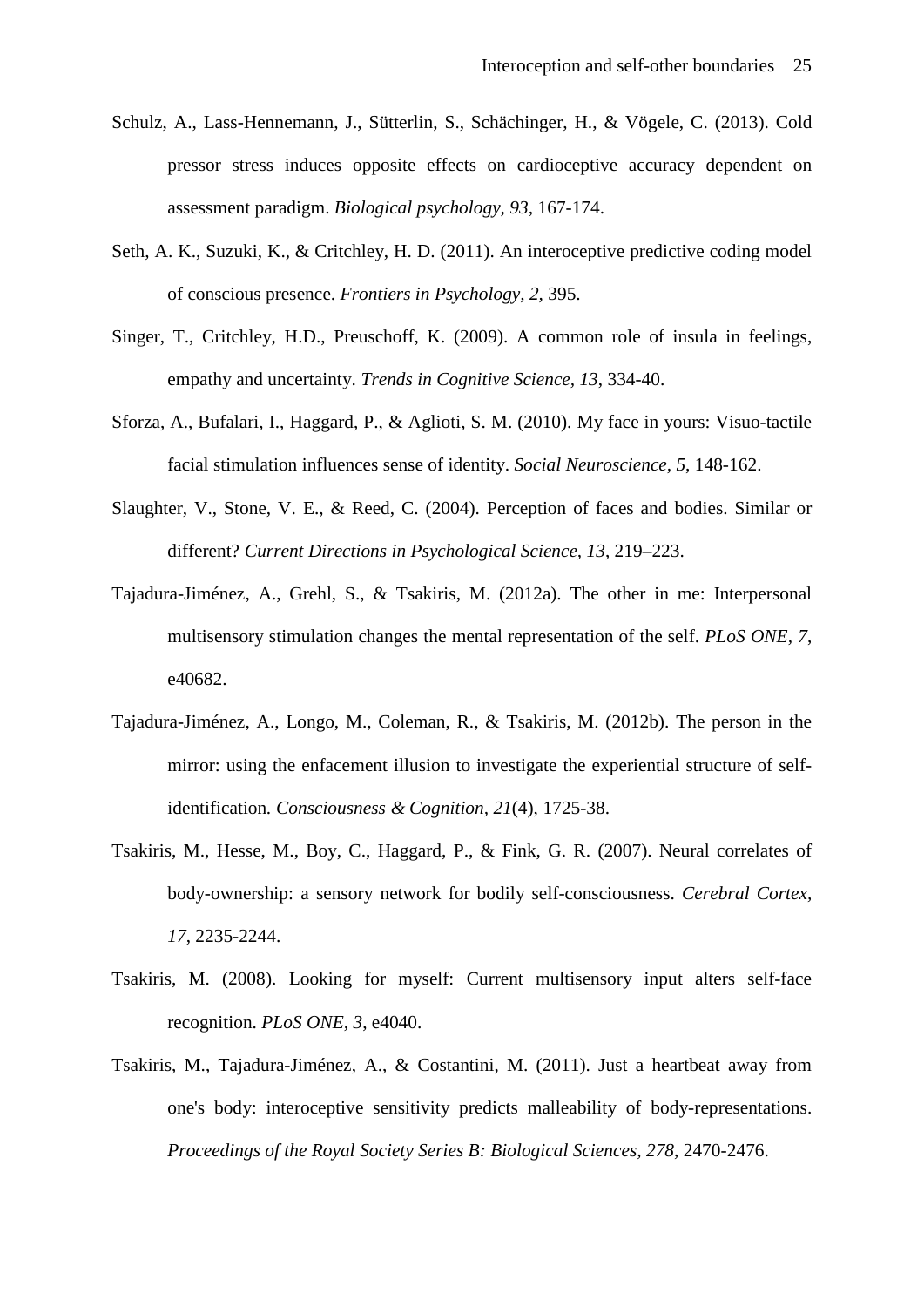- Windmann, S., Schonecke, O. W., Fröhlig, G., & Maldener, G. (1999). Dissociating beliefs about heart rates and actual heart rates in patients with cardiac pacemakers. *Psychophysiology, 36*(3), 339-42.
- Venables, P. H., & Christie, M. J. (1973). Mechanisms, instrumentation, recording techniques, and quantification of responses. In W. F. Prokasy, & D. C. Raskin (Eds.), *Electrodermal activity in psychological research* (pp. 1–124). New York: Academic Press.
- Venables, P. H., & Christie, M. J. (1980). Electrodermal activity. In I. Martin, & P. H.Venables (Eds.), *Techniques in psychophysiology* (pp. 3-67). Chichester: Wiley.
- Zaki, J., Davis, I. D., Ochsner, K. N. (2012). Overlapping activity in anterior insula during interoception and emotional experience. *NeuroImage, 62*, 493–499.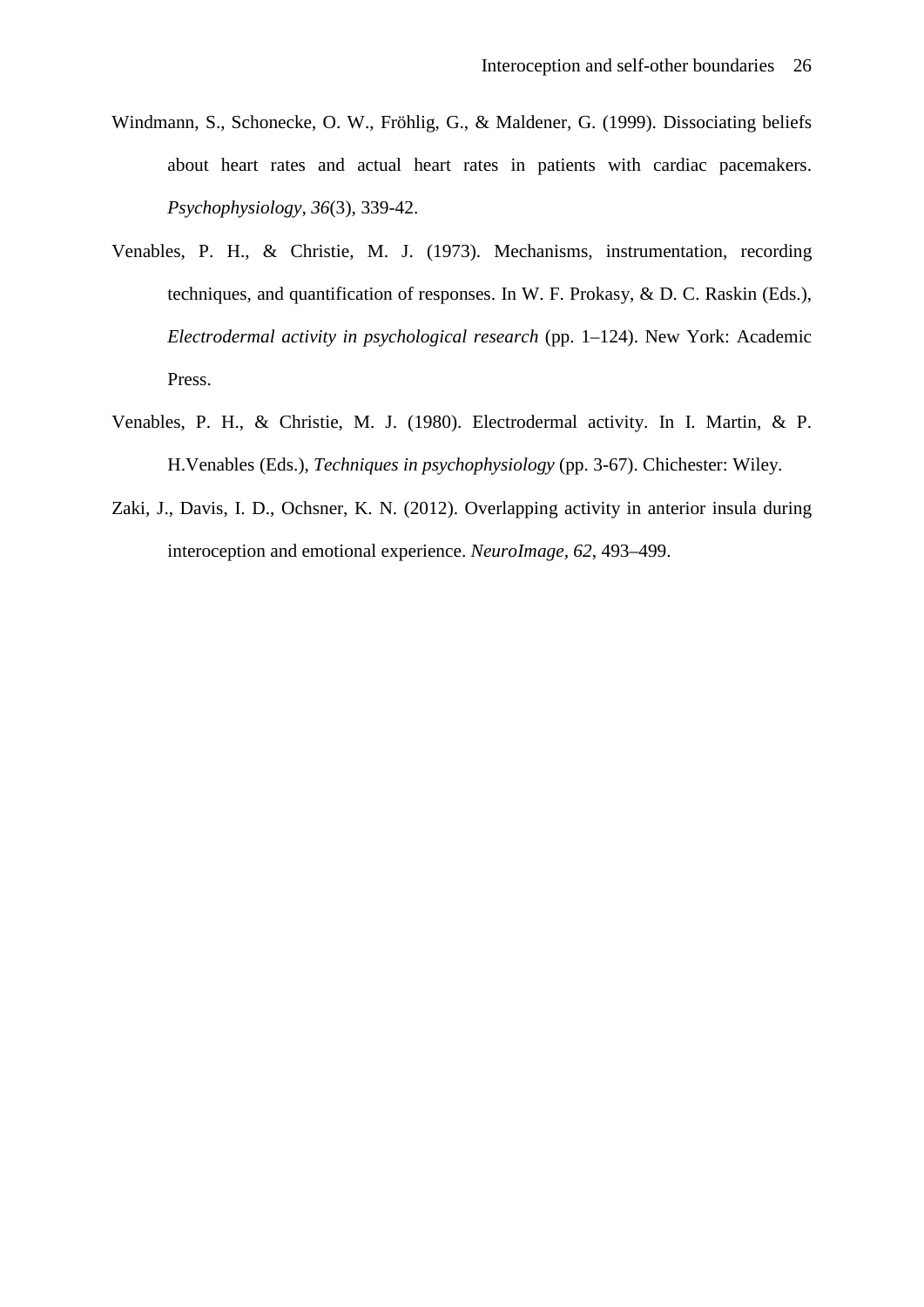# Table 1. Mean ratings  $(\pm SD)$  for each questionnaire item for each interoceptive

# **sensitivity group of participants (HIGH vs. LOW) and experimental condition**

**(congruent vs. incongruent) in Experiment 1.** Participants rated their level of agreement with the statements using a scale ranging from  $-3$  ("strongly disagree") to  $+3$  ("strongly agree").

|                                                                                                            |            | LOW          |         | <b>HIGH</b> |             |         |  |
|------------------------------------------------------------------------------------------------------------|------------|--------------|---------|-------------|-------------|---------|--|
| Question                                                                                                   | Cong.      | Incon.       | t(13)   | Cong.       | Incon.      | t(13)   |  |
| Q1. It seemed like I felt the<br>touch of the cotton bud<br>delivered in the other's face                  | .24(1.2)   | $-.29(.7)$   | 1.39    | .49(1.9)    | .14(1.6)    | .58     |  |
| Q2. I felt like the other's face<br>was my face                                                            | $-.3(0.9)$ | .09 $(1.5)$  | $-1.06$ | .04(1.5)    | .77(1.5)    | $-1.35$ |  |
| Q3. It seemed like I was looking<br>at my own reflection in a<br>mirror rather than at the<br>other's face | .17(0.9)   | $-.71(1.1)$  | $4.11*$ | .03(1.6)    | .13(1.3)    | $-.23$  |  |
| Q4. It seemed like the other's<br>face resembled my own face                                               | $-.3(.7)$  | .24(1.7)     | $-.16$  | $-.49(1.3)$ | .31(1.5)    | $-2.19$ |  |
| Q5. It seemed like my own face<br>resembled the other<br>person's face                                     | .16(1.2)   | $-.14$ (1.3) | 1.06    | $-.41(1.7)$ | $-.23(1.4)$ | $-.33$  |  |

 $* p = .001$ , 2-tailed, corrected for multiple comparisons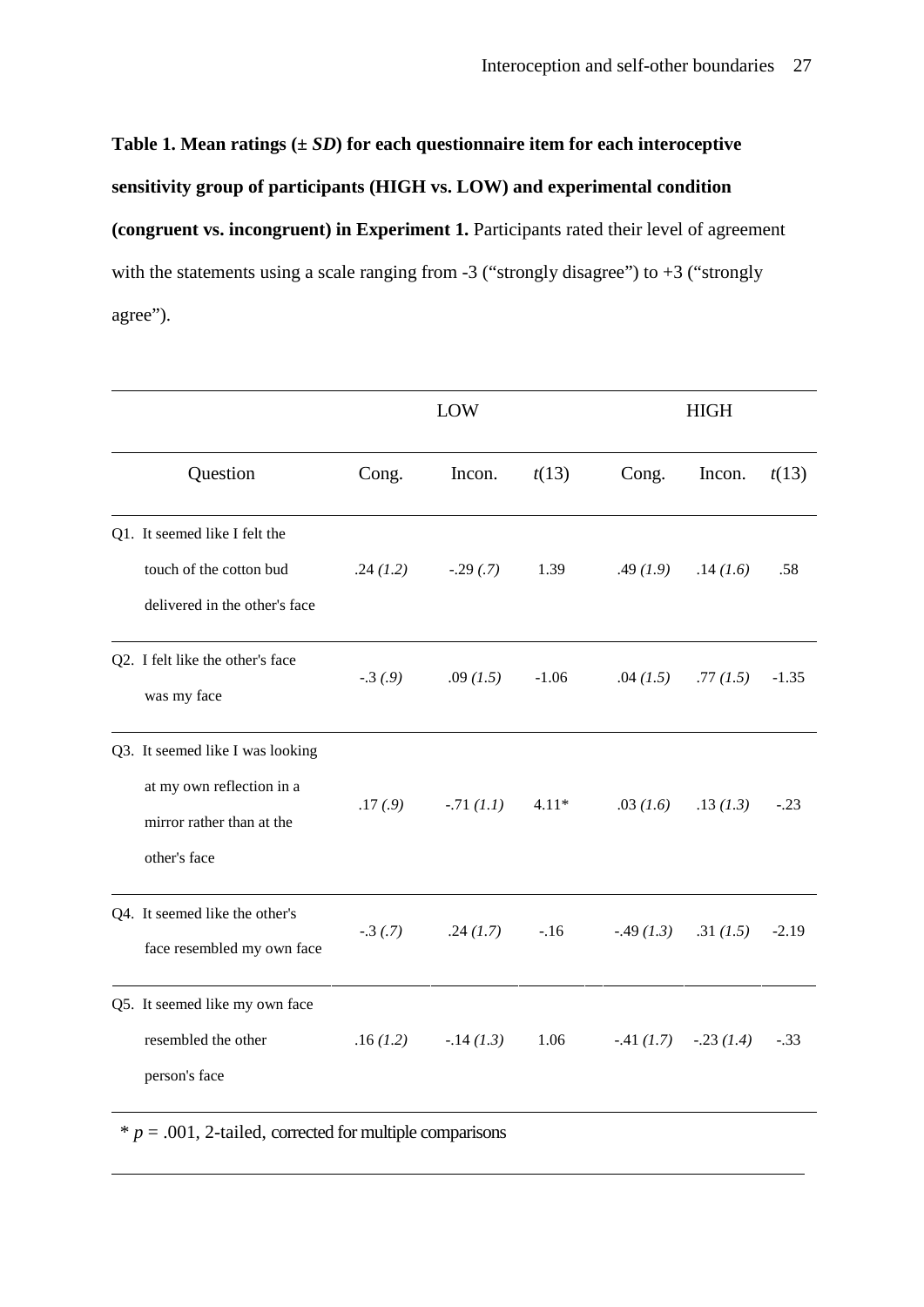

**Figure 1. (a) The specularly congruent and incongruent interpersonal multisensory stimulation (IMS) and (b) mean change in % (+** *SEM***) of frames judged as "self" across conditions and interoceptive sensitivity groups in Experiment 1 (point zero indicates the % of frames judged as "self" in pre-test).** Asterisks denote significant differences between means (\* denotes *p* < .05, 2-tailed).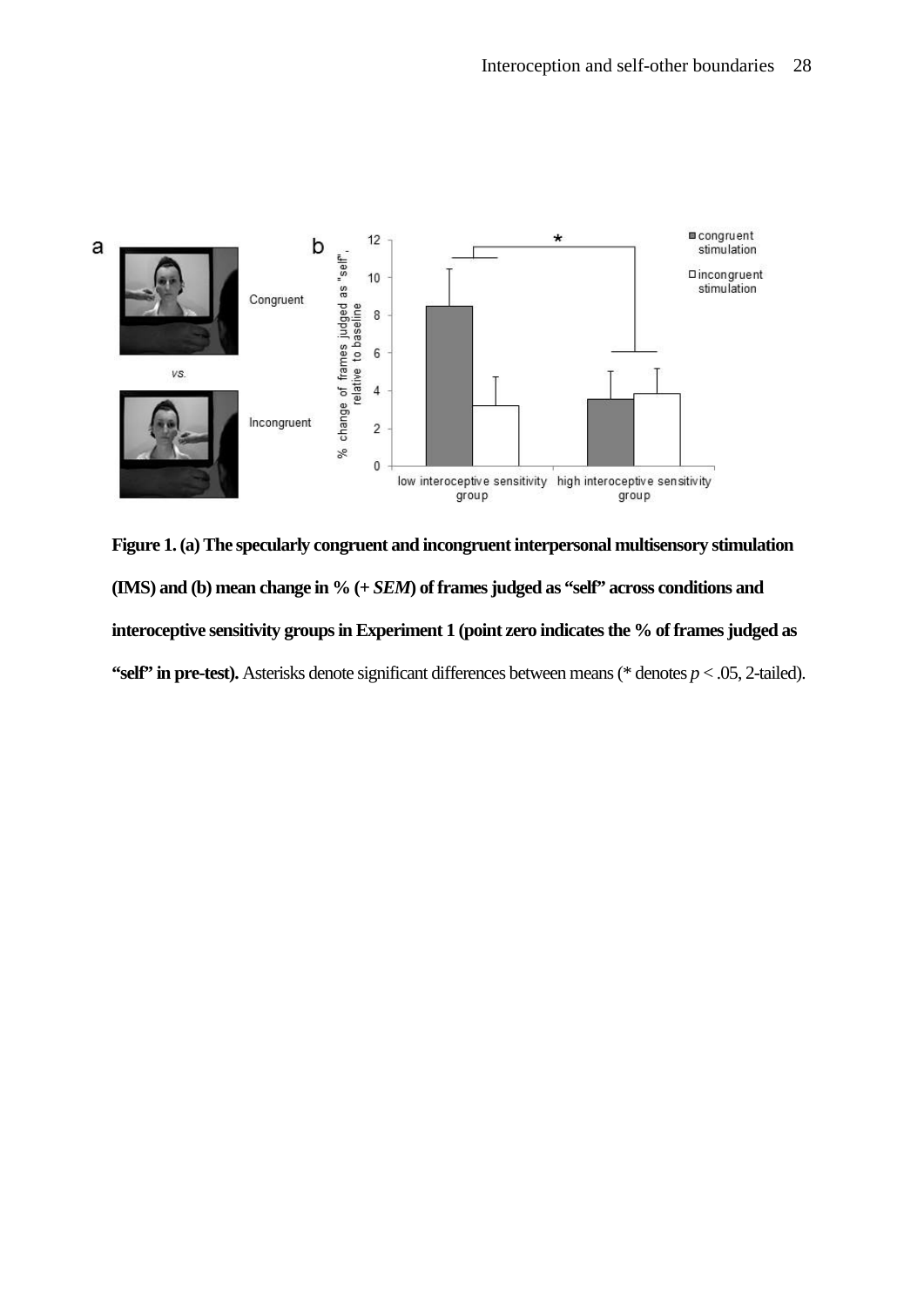

**Figure 2. Mean** *z***-scored changes (+** *SEM***) in electrodermal activity (EDA) across conditions and interoceptive sensitivity groups in Experiment 2 (point zero indicates the minimum EDA in response to stimuli).** At the end of the IMS participants observed an object appearing from the side of the screen and making contact with the model's cheek. In the test condition ('threat'), participants were exposed to synchronous and congruent IMS, and at the end of the IMS a threatening object (i.e., a blade) appeared from the left side of the screen and made contact with the model's right cheek approximately 1 sec after. We included three control conditions: the blade appeared at the end of asynchronous and congruent IMS ('asynchronous'); the blade appeared at the end of synchronous and incongruent IMS ('incongruent'); and a neutral object appeared at the end of synchronous and congruent IMS ('nonthreat'). Higher EDA responses in response to seeing this object were observed in the test 'threat' condition relative to the three control conditions only for the LOW interoceptive sensitivity group. Asterisks denote significant differences between means (\* denotes *p* < .05, 2-tailed).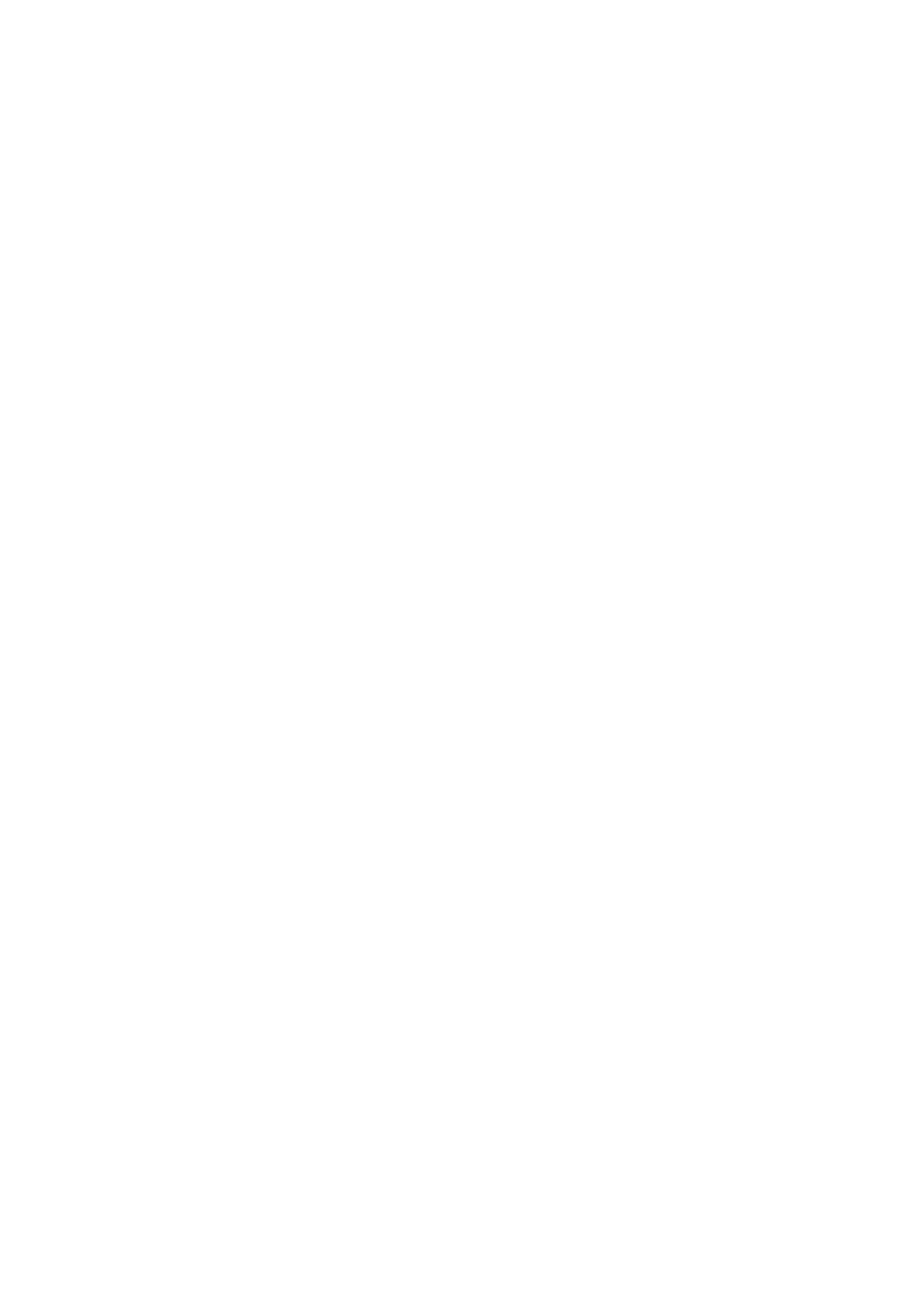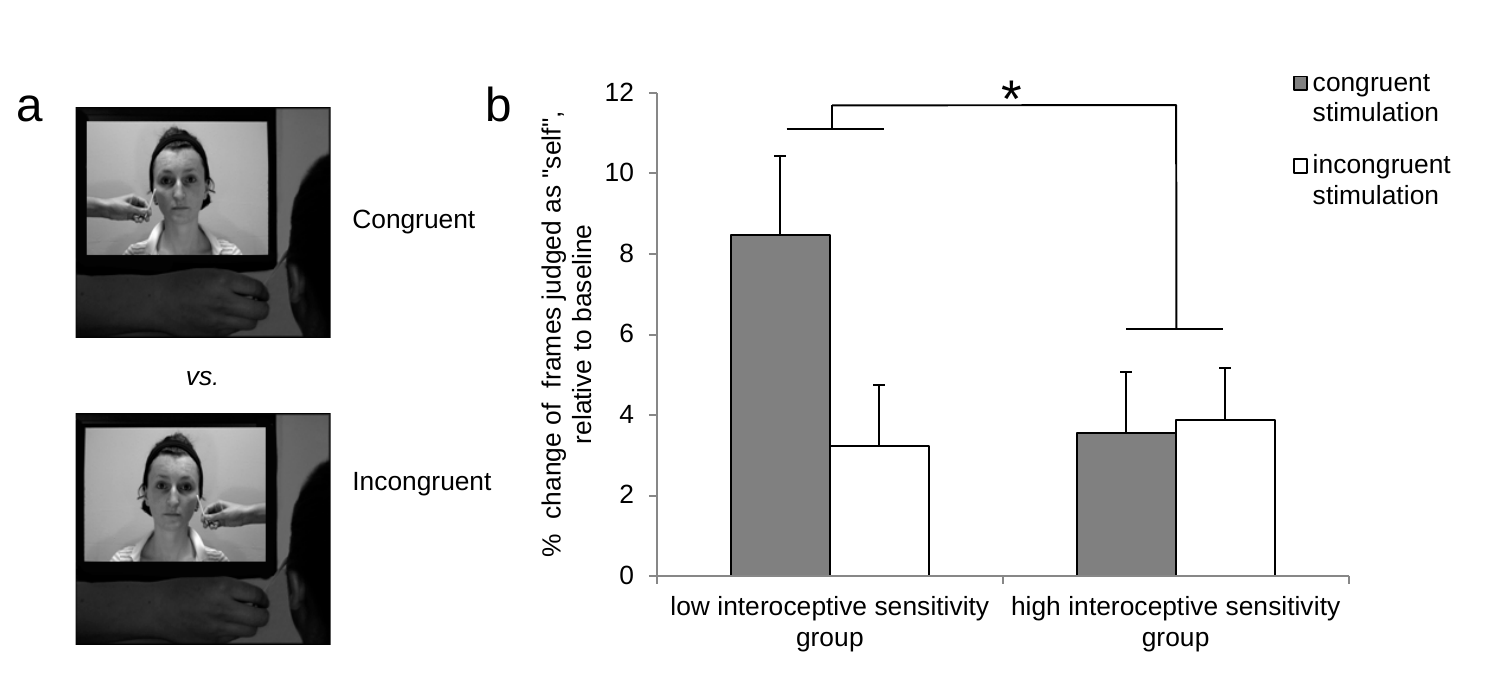